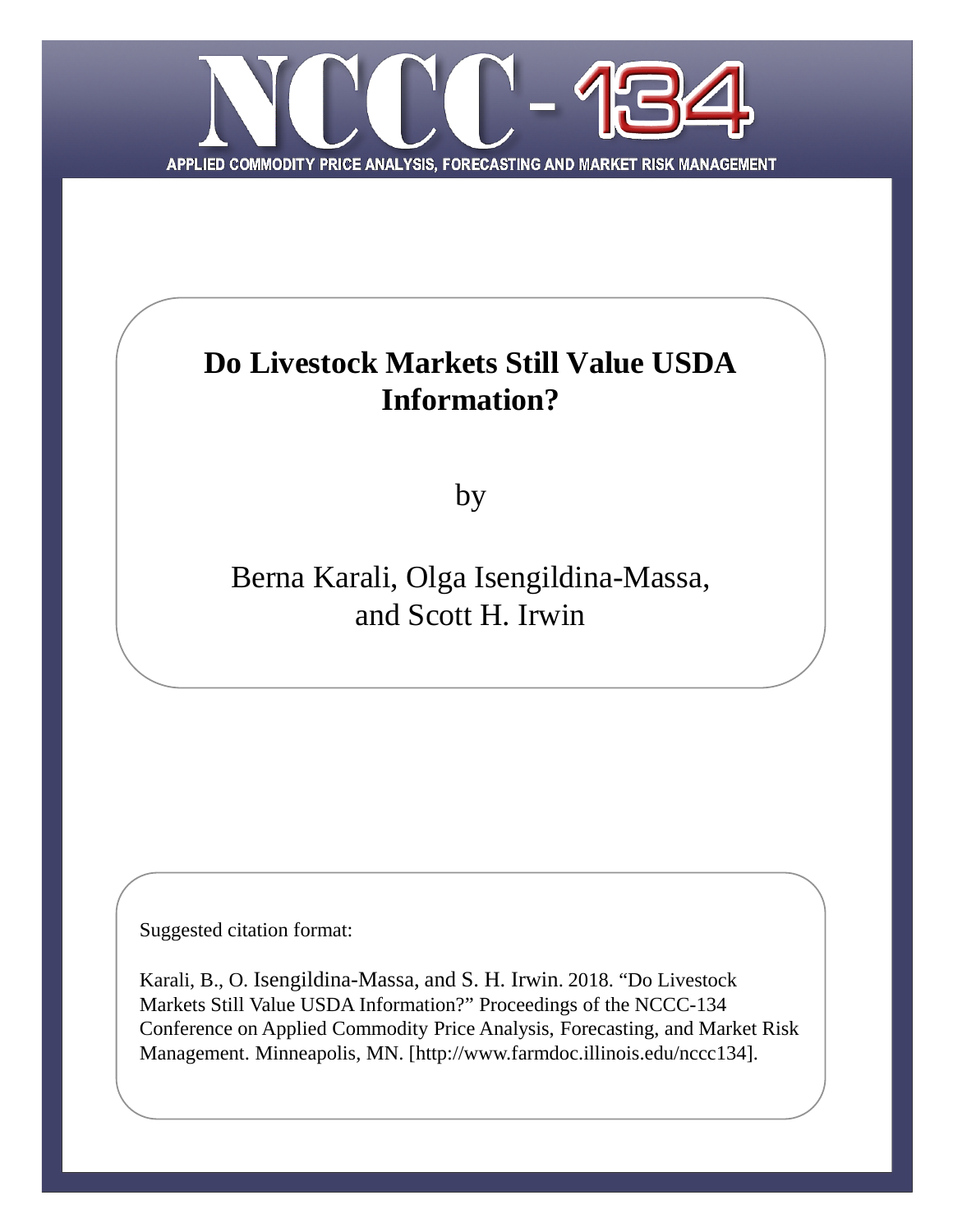# **Do Livestock Markets Still Value USDA Information?**

Berna Karali, Olga Isengildina-Massa, and Scott H. Irwin<sup>1</sup>

*Paper presented at the NCCC-134 Conference on Applied Commodity Price Analysis, Forecasting, and Market Risk Management Minneapolis, Minnesota, April 16-17, 2018.* 

Copyright 2018 by Berna Karali, Olga Isengildina-Massa, and Scott H. Irwin. All rights reserved. Readers may make verbatim copies of this document for non-commercial purposes by any means, provided that this copyright notice appears on all such copies.

<sup>1</sup> Berna Karali is an Associate Professor in the Department of Agricultural and Applied Economics at the University of Georgia. Olga Isengildina-Massa is an Associate Professor in the Department of Agricultural and Applied Economics at Virginia Tech University. Scott H. Irwin is the Lawrence J. Norton Chair of Agricultural Marketing in the Department of Agricultural and Consumer Economics at the University of Illinois at Urbana-Champaign.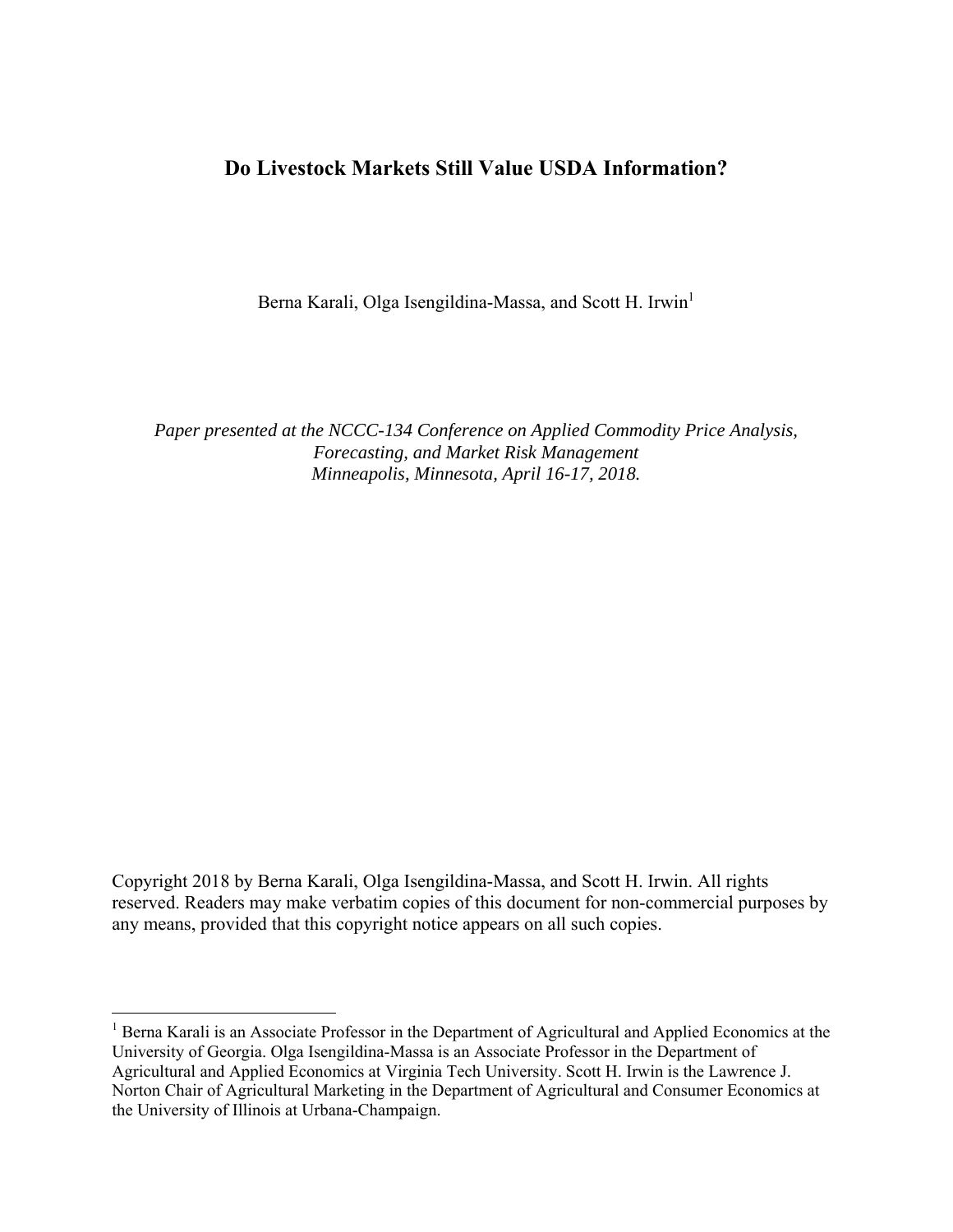#### **Do Livestock Markets Still Value USDA Information?**

#### **Practitioner's Abstract**

*The informational value of U.S. Department of Agriculture (USDA) livestock reports for cattle and hogs futures markets is analyzed to determine potential impact of increased market concentration seen in the livestock industry over the last three decades. Both market surprises, the difference between the USDA's and private analysts' forecasts, and price reactions to those surprises are analyzed for possible changes over time using sub-period analysis and rolling-window regressions. The results suggest that while the market surprise component of the reports decreased over time for both Cattle on Feed and Hogs and Pigs reports, the price reaction to those surprises increased in the early 2000s, suggesting that USDA reports still provide valuable information to market participants beyond private analysts' expectations.* 

**Key words**: announcement effects, cattle, futures markets, hogs, informational value, price reaction, USDA reports.

#### **Introduction**

Livestock sectors have undergone major structural changes since late 1980s with increased vertical integration accompanied with spot market transactions being replaced with marketing and production contracts. For example, the four-firm concentration ratio (CR4) measuring the four largest firms' share in total slaughter increased from 36% in 1980 to 85% in 2012 for steer and heifer, and from 34% to 64% for hogs (MacDonald 2017). Furthermore, while there were 145 steer and heifer slaughtering plants in 1975-1976 with the five largest plants having a 14.8% share in total slaughter, there were only 36 plants in 2006-2007 with the 14 largest plants holding a 70.2% share (Ward 2010). Similarly, 235,000 hog farms maintained 67% of total hog inventories and 87% of hogs were sold via spot market in 1993, there were 63,000 farms in 2009-2010 with 43% of share in hog inventories and only 8% of hogs were sold through spot market (Lawrence 2010).

This dramatic shift toward a highly concentrated industry led the livestock sector to be termed as a thin market, which is characterized by farmers' limited selling opportunities to one or few potential buyers. Three main concerns associated with thin markets are that prices might be (1) highly volatile; (2) manipulated by firms through contracts; and (3) departing from competitive levels (Adjemian, Saitone, and Sexton 2016). While previous studies documented production efficiency gains attained from these structural changes (Key and McBride 2003; MacDonald and McBride 2009), the question of market efficiency and the value of public information in a thin market remains to be answered.

The United States Department of Agriculture's (USDA) reports have been historically the predominant source of public information on commodities and shown to contain informational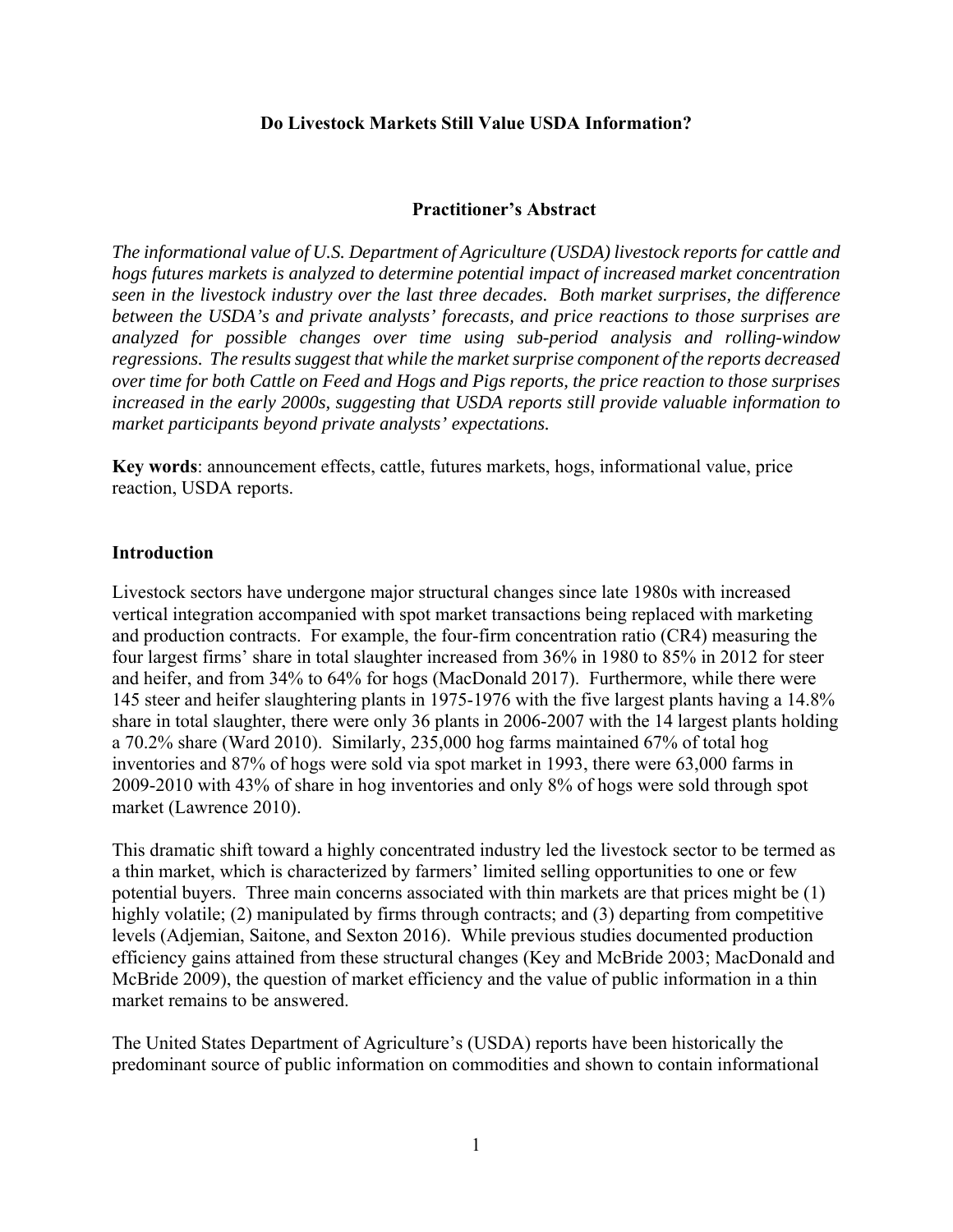value.<sup>1</sup> However, higher market concentration may deteriorate the value of USDA information because larger firms have better access to market data as well as better analytic ability to process it. In fact, there is some evidence (Isengildina-Massa et al. 2016) that the value of USDA reports is increasing in the crop markets but decreasing in the livestock markets. This raises the question: Does the value of USDA reports still exist when a sector is moved to a vertically integrated structure?

Therefore, the goal of this study is to assess relative performance and changes in market impact of USDA reports relevant to the livestock markets. In particular, we focus on the impact of Cattle on Feed and Hogs and Pigs reports, which play a key role in livestock markets and are widely watched by market participants.<sup>2</sup> While there are various studies on the value of these reports in livestock futures markets (e.g., Hoffman 1980; Colling and Irwin 1990; Colling, Irwin, and Zulauf 1997; Isengildina, Irwin, and Good 2006; Schaefer, Myers, and Koontz 2004; Frank, Garcia, and Irwin 2008), it is not yet known how the impact of these reports has changed over time, especially in the era of highly concentrated livestock markets.

Relative performance is assessed by examining "market surprise" defined as the percentage difference between the USDA estimates and the private analysts' expectations. To identify possible improvements in private forecasts, we test the equality of means and variances of market surprises over time using Student's t and Brown-Forsythe tests. Smaller, less variable surprises would indicate that the ability of private analysts to anticipate USDA information has improved. Price reaction tests use market surprise as a measure of new information contained in USDA reports and evaluate the change in futures prices in response to market surprise (Colling and Irwin 1990; Garcia et al. 1997). These tests are performed using a generalized autoregressive conditional heteroskedasticity (GARCH) model of futures returns, and changes in market reaction are assessed across sub-periods identified by the Bai-Perron structural break tests and by estimating 10-year rolling GARCH models. Declining price responses would indicate that the livestock market became prone to USDA information.

Our results suggest that while the market surprise component of the reports decreased over time for both Cattle on Feed and Hogs and Pigs reports, the price reaction to those surprises increased in the early 2000s. Both of these findings point to better quality of private forecasts, improvement of which could be due to increased private information sources or increased industry concentration in the 1980s and 1990s. However, better private information does not erase the value of USDA's livestock reports as they continue to significantly affect futures prices in both cattle and hog markets, indicating that both reports still provide valuable information to market participants beyond private analysts' expectations.

<sup>&</sup>lt;sup>1</sup> See, for example, Sumner and Mueller (1989), Fortenbery and Sumner (1993), Grunewald, McNulty, and Biere (1993), Garcia et al. (1997), McKenzie (2008), Karali (2012).

 $2$  The surveys by Pruitt et al. (2012, 2013), for instance, show that while livestock extension agents ranked Cattle on Feed as the second and Hogs and Pigs as the eight most useful report, market analysts and/or agribusiness professionals regarded Cattle on Feed as valuable and Hogs and Pigs as more valuable.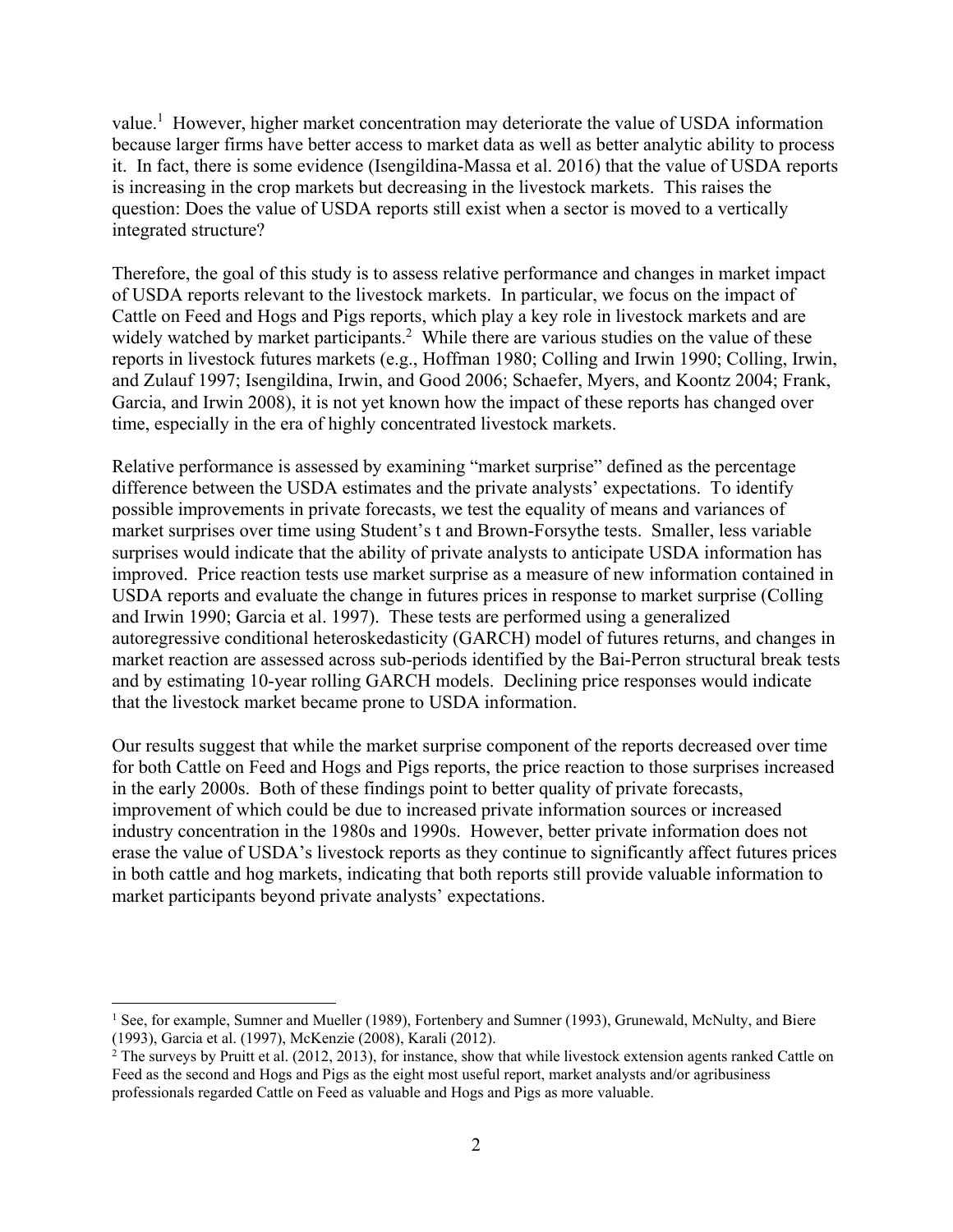### **Overview of Structural Changes in Livestock Markets**

Cattle and hog production and marketing practices in the Unites States have changed dramatically over the last three decades. Ward (2010) reports that in 1976, there were 145 steer and heifer slaughtering plants with annual slaughter of 50,000 head or more, and the largest five plants accounted for 14.8% of slaughter by all firms. The number of plants in the 50,000 head or more category declined to 36 in 2006, and the largest 14 plants accounted for 70.2% of total slaughter. Average slaughter per plant increased from 666,800 head in 1976 (in the five largest plants) to 1,302,643 head in 2006 (in the 14 largest plants). Mergers and acquisitions in cattle sector increased the CR4 ratio of 25% in 1976 to 67% in 1987, to 80% in 1993, and to 85% in 2012.

Hog slaughtering sector followed a similar trend, but the changes were not as dramatic. Lawrence (2010) states that in 1993, there were 235,000 hog farms and 67% of total hog inventories in the Unites States were on farms with less than 2,000 hogs. In 2009, on the other hand, there were 63,000 farms holding 43% of total hog inventories. The remaining 57% were owned by 13 producers with 50,000 head or more hogs. The CR4 increased from 34% in 1980 to 64% in 2012 (MacDonald 2017).

Livestock procurement practices have also shifted from spot markets to contractual agreements within the supply chain. While 87% of hogs were sold in spot markets in 1993, the share of spot market sales decreased to 17% in 2002, and to 8% in 2009 (Lawrence 2010; Saitone and Sexton 2017). The 49% of hogs were sold through forward or formula contract in 2009. The shift in cattle sector was more gradual. The spot market share of cattle sales decreased 43.8% in 2001- 2002 to 34.1% in 2009-2010, while the forward contract share increased from 3% to 10.3%. Figure 1 summarizes the key structural changes in cattle and hog markets.

## **Data**

#### *USDA Estimates*

USDA's livestock inventory estimates for cattle and hogs are contained in Cattle on Feed and Hogs and Pigs reports. Cattle on Feed reports are published monthly by the National Agricultural Statistics Service (NASS) agency of USDA. The reports contain data on the total number of cattle and calves on feed, placements, marketings, and other disappearances. These reported categories are closely related as on-feed inventory numbers are stocks at a particular point in time, placements are additions to these stocks, and marketings and other disappearances are reductions in these stocks. Therefore, the difference between the on-feed numbers from the beginning of one month to the next reflects the on-feed inventory from the previous month, plus placements, less marketings and other disappearances (Mark and Small, 2007). The reports are typically released at  $3:00$ pm  $EST<sup>3</sup>$  on the third Friday of the month and contain data as of the beginning of the month. The information in these reports is based on the survey of feedlots in

<sup>&</sup>lt;sup>3</sup> There were couple of exceptions due to USDA's release schedule before the holidays. Cattle on Feed report in December 2005 was released at 1:00pm EST, and May 2015 and December 2016 reports were released at 12:00pm EST.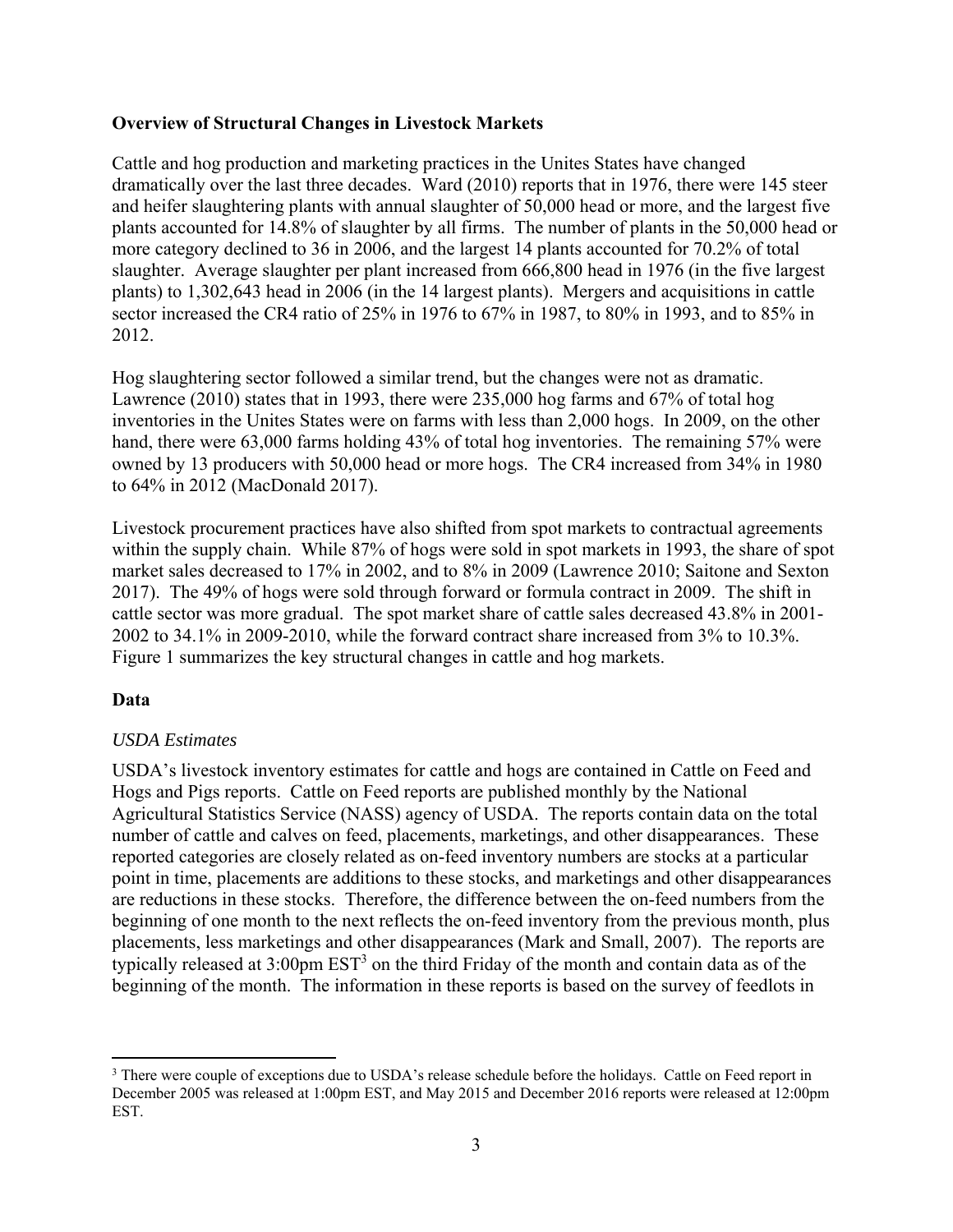major cattle feeding states<sup>4</sup> in the U.S., representing about 98 percent of total U.S. production.<sup>5</sup> Consequently, these reports provide information on current and future cattle supplies to market participants.

Hogs and Pigs reports are also prepared by NASS and released quarterly. These reports provide data on the U.S. pig crop for major producing states and the entire U.S., including inventory number by category, weight group, and value of hogs and pigs, farrowings, and farrowing intentions. The two main categories of the hogs and pigs inventories are breeding herd and market hogs. The reports also include the number of operations keeping hogs, the number of hog operations, and percent of inventory by size groups. The reports are typically released at 3:00pm EST<sup>6</sup> on Friday near the end of March, June, September, and December (i.e. the first month of each quarter) and present inventory data as of the first day of the month and the previous and future quarters.<sup>7</sup> These reports provide quarterly inventory estimates for the major hog producing states<sup>8</sup> which account for about 95 percent of total U.S. production. The reports also aggregate the remaining states to generate the U.S. total, thereby providing the most comprehensive publicly available estimates of current and future hog supplies (Small, Waterbury, and Mark 2007).

#### *Private Analysts' Estimates*

Industry analysts' estimates, which are usually released a few days before the USDA reports, are frequently used as a proxy for market expectations of government reports (e.g., Colling and Irwin 1990; Grunewald, McNulty, and Biere 1993; Garcia et al. 1997; Egelkraut et al. 2003). Private analysts' expectations for Cattle on Feed reports, available from 1977, are obtained from Knight-Ridder Wire Service and Bridge Wire Service for the period 1977-2000, and from Oster Dow Jones and Dow Jones for the period 2000-2017. The expectations are reported as the average trade guess of cattle on feed, placements, and marketings for the current quarter as a percentage of the comparable month a year ago. Private analysts' expectations of Hogs and Pigs reports, available from 1982, are obtained from various sources: Futures World News for 1982- 1991, Knight-Ridder Wire Service for 1992-2000, Reuters (Bridge) and Dow Jones Newswire for 2000-2004 and December 2006, Dow Jones Newswire for 2005-2013, and Urner-Barry 2015- 2017. The expectations are reported as the average trade guess of the breeding and marketing inventory for the current quarter as a percentage of the comparable quarter a year ago.

<sup>4</sup> The USDA's definition of feedlots included in the survey has changed over time. The data set is composed of inventory levels in all feedlots in seven states through December 1994, the feedlots that have at least 1,000 head of cattle in seven states from January 1995 to October 1998, and those 1,000+ capacity feedlots in the U.S. thereafter. <sup>5</sup> For more information, please see Mark and Small (2007).

<sup>6</sup> Hogs and Pigs report was released at 1:00pm EST in December 2011, and at 12:00pm EST in March and December 2016 due to the USDA's release schedule before the holidays.

<sup>&</sup>lt;sup>7</sup> The release schedule of Hogs and Pigs report has changed to monthly from January 2001 through September 2003, after which quarterly schedule was resumed. Only quarterly reports are included in our study.

<sup>&</sup>lt;sup>8</sup> The USDA's definition of major states has changed over time as some states have experienced a great expansion of hog production, while others have become less important in the hog industry. The data set is composed of 14 states through March 1982, 10 states from June 1982 to March 1996, 17 states from June 1996 to September 2009, and 16 states thereafter.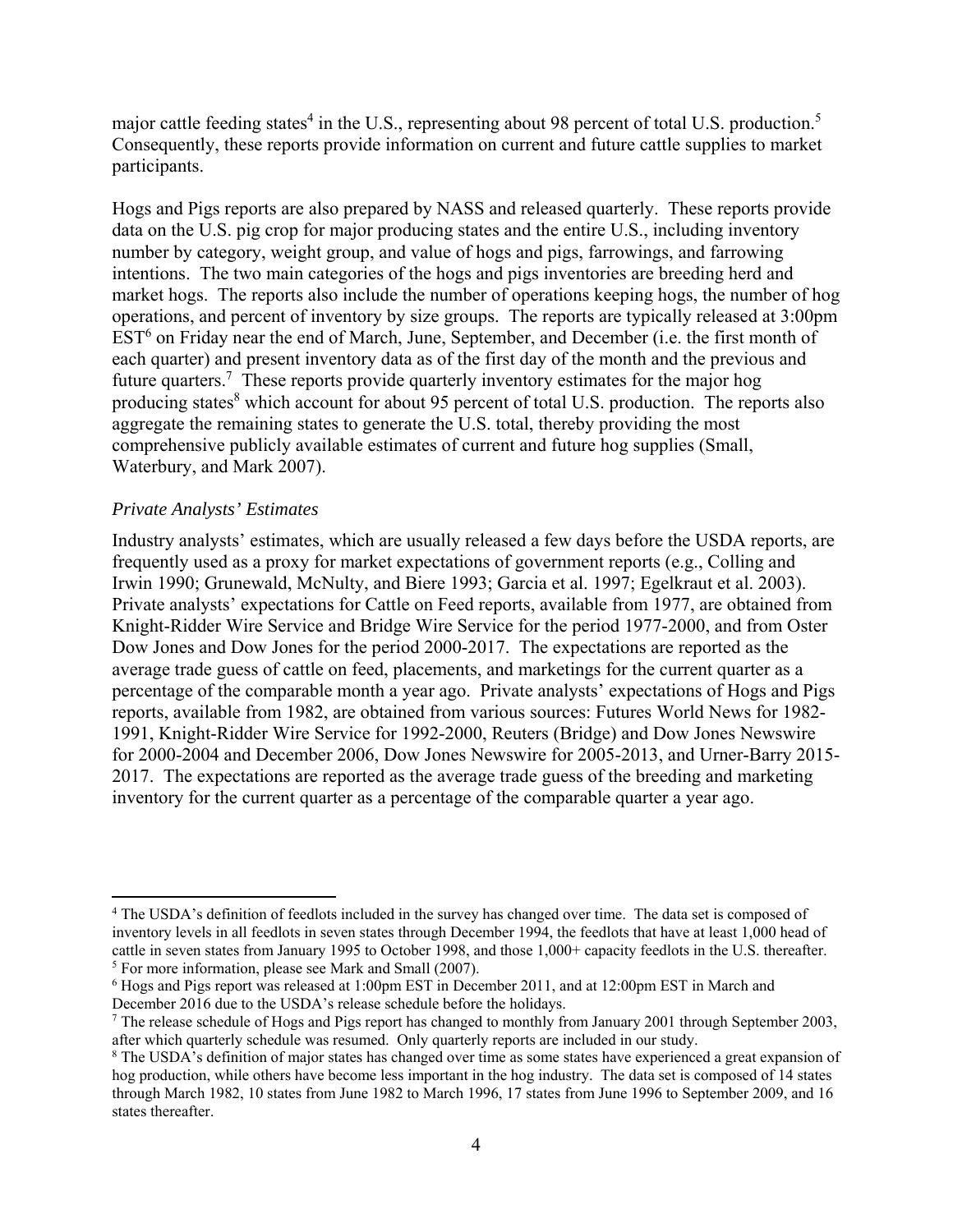For both reports, we multiply year-ago inventory levels by the analysts' expected percentage of year-ago figures. This provides us the market analysts' expectations in terms of the number of cattle and hogs, making them comparable to USDA figures.

#### *Futures Prices*

We use daily data for nearby futures contracts of live cattle and lean hogs, both are traded at the Chicago Board of Trade (CBOT) from 9:30am EST to 2:05pm EST. To match the availability of private analysts' forecasts, futures data are collected starting in 1977 for live cattle and 1982 for lean hogs. The hog series uses live hog futures prices through November 1996 and lean hog futures prices from December 1996 onward. Nearby series are constructed by rolling over to the second closest to expiration contract once that next contract has a trade volume exceeding the nearest delivery contract. Due to relatively low trading volume, we eliminate May contract for lean hogs. Table 1 lists the specific futures contract maturities used in each calendar month for the nearby futures price series.

Figure 2 shows daily close-to-close returns for live cattle and lean hogs nearby futures contracts. The returns of both commodities are characterized by consistent normal volatility which is interrupted by volatility spikes. This study hypothesizes that at least some of these spikes can be traced to new information in USDA situation and outlook reports. Furthermore, volatility of both commodities appears to change over time with live cattle return volatility being higher prior to 1990 and after 2003. Lean hog volatility appears to be much higher in the second half of the sample starting in 1998. These graphs also demonstrate the non-linear dynamics in futures returns, which make traditional ordinary least squares (OLS) regressions unsuitable for their analysis (e.g., Yang and Brorsen 1994). Therefore, GARCH models are used in our analysis to provide an adequate representation of the distribution of daily futures returns.

#### **Changes in Market Surprises over Time**

Market surprise reflects the new information contained in the USDA announcement and calculated as the percentage difference between the USDA estimate  $q_t^{k,U}$  for category k in a report on day t and the average private analysts' estimates  $q_t^{k,P}$  that are released a few days prior:

(1)

$$
Surprise_t^k = 100 \times (\ln q_t^{k,U} - \ln q_t^{k,P}).
$$

If private expectations of USDA announcements are unbiased, positive and negative surprises should cancel out and average surprise should not be significantly different from zero. On the other hand, average absolute surprise reflects the average size of surprise regardless of sign. Figures 3 and 4 illustrate the patterns in average surprises and average absolute surprises for cattle and hogs, respectively. Figure 3 shows that cattle placements estimates had largest surprises throughout the study period while the magnitudes of surprise for cattle marketed and on feed estimates were much smaller. There is some consistency between placements and on feed surprises, i.e., large underestimations (positive surprises) in 1982, 1984, 1990, and 1999 in placements were also accompanied by overestimations (negative surprises) in marketings. There is no consistency in biases as years with large underestimations are typically followed by years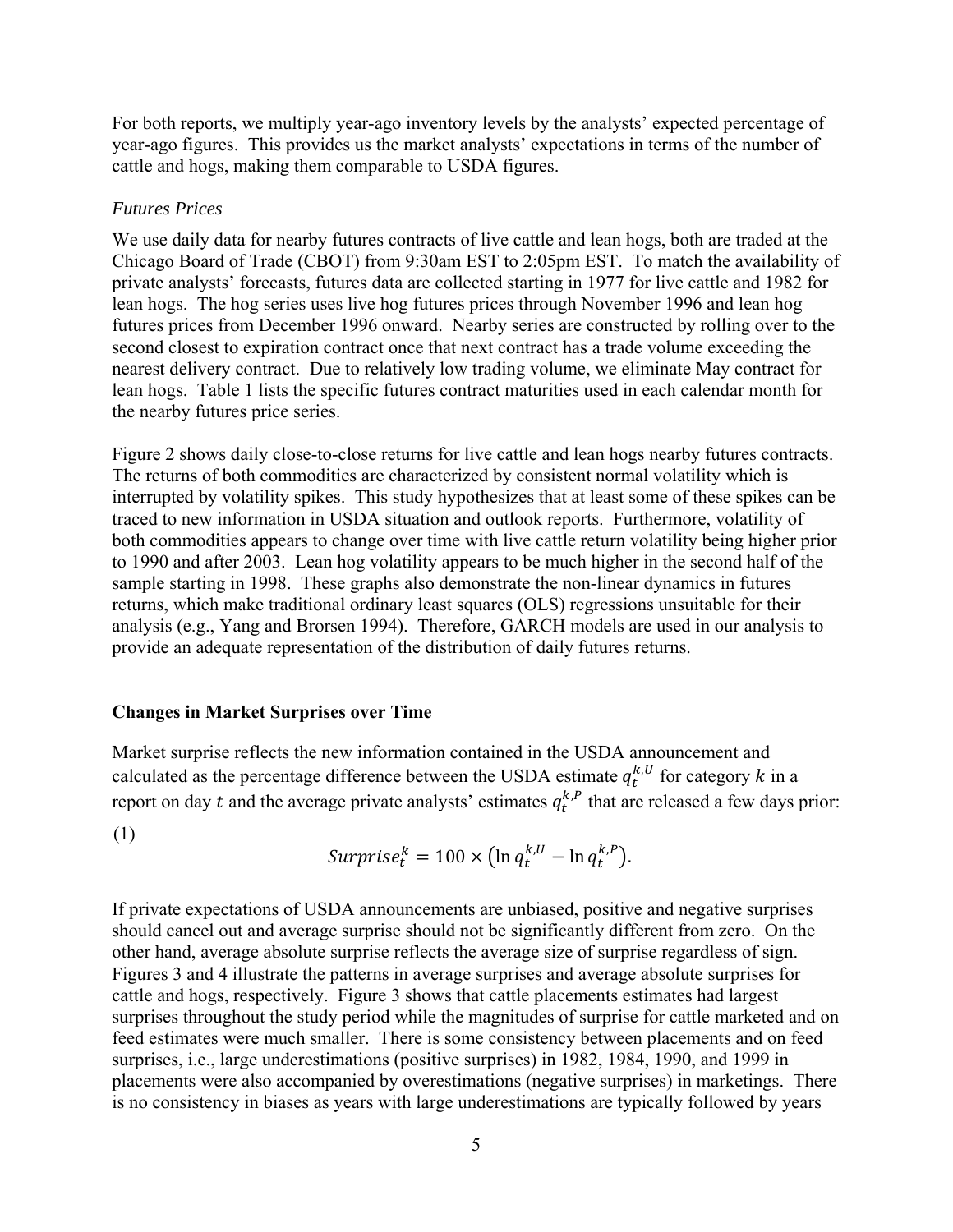with overestimations. It appears that average surprises became closer to zero in 2000s. This pattern is also captured in absolute surprises that tend to become smaller in magnitude in 2000s across all three categories. Similar patterns are observed for the Hogs and Pigs reports in figure 4 with the size of surprise becoming smaller in 2000s. Differently from cattle, there appears to be a tendency to overestimate breeding inventory in the earlier part of the sample, which seems to be corrected in the later part of the sample.

Due to these apparent differences in surprise patterns revealed in these figures, we split our samples into pre-2000 and post-2000 sub-periods to analyze whether these patterns are statistically significant. Table 2 presents summary statistics of surprise variables in both Cattle on Feed and Hogs and Pigs reports including the results of test of bias in average surprises for pre- and post-2000 time periods. Our findings demonstrate a significant positive bias in the on feed surprises in Cattle on Feed reports suggesting that private analysts underestimated cattle inventories in the pre-2000 period. This bias is not present after 2000, indicating an improvement in private forecasts. While the placed surprises are not significantly different from zero, the variability in these surprises is much higher than that for any other category, as evident from figure 3. The correlation<sup>9</sup> between on feed and placed surprises grew from  $0.78$  to  $0.82$ between the earlier and later sub-periods, suggesting that surprises in placement estimates are being carried over into surprises in on feed estimates. A negative bias in the marketed surprise is observed during the pre-2000 period suggesting that the private analysts overestimated cattle marketings. Again, this bias disappears in the later sub-period as these private forecasts improve.

A similar pattern is observed in hog breeding surprise, with significant overestimation by private analysts in the early sub-period, which has been corrected in the later sub-sample. A different pattern is found in hog marketing surprise, with positive surprises persisting throughout the whole study period. However, due to higher variability, these positive surprises are not significantly different from zero in the pre-2000 period, but become significant in the post-2000 period when the variability reduces. Correlation<sup>10</sup> between hog breeding and marketing surprises decreased from 0.63 to 0.35 from the earlier to the later sub-period, suggesting an increasing separation in surprises between these two categories.

To assess changes in the size of market surprise and its variability over time, differences in average absolute surprises and differences in their variances across sub-periods are examined using a t-test with Welch adjustment and the Brown-Forsythe test, respectively.<sup>11</sup> Our findings in table 3 show that the means and variances for the two sub-samples are significantly different for each surprise category, dropping by 0.6 to 1.8 percentage points from the earlier to the later part of the sample. The largest change is observed in the most difficult category: the mean and standard deviation of cattle placement surprises decreased by 1.8 and 1.4 percentage points,

<sup>&</sup>lt;sup>9</sup> Correlations are not shown in the table, but available from the authors upon request.

<sup>&</sup>lt;sup>10</sup> Correlations are not shown in the table, but available from the authors upon request.<br><sup>11</sup> Welch's (1947) adjustment of the t-test relaxes the assumption of equal variances across samples and can be used to compare means of sub-periods with unequal variances. The Brown-Forsythe test is based on the analysis of variance (ANOVA) of the absolute median differences; it is a modification of Levene's F-test which evaluates absolute mean differences in ANOVA and has been shown to perform better in terms of robustness and power in previous studies (e.g., Neter et al. 1996).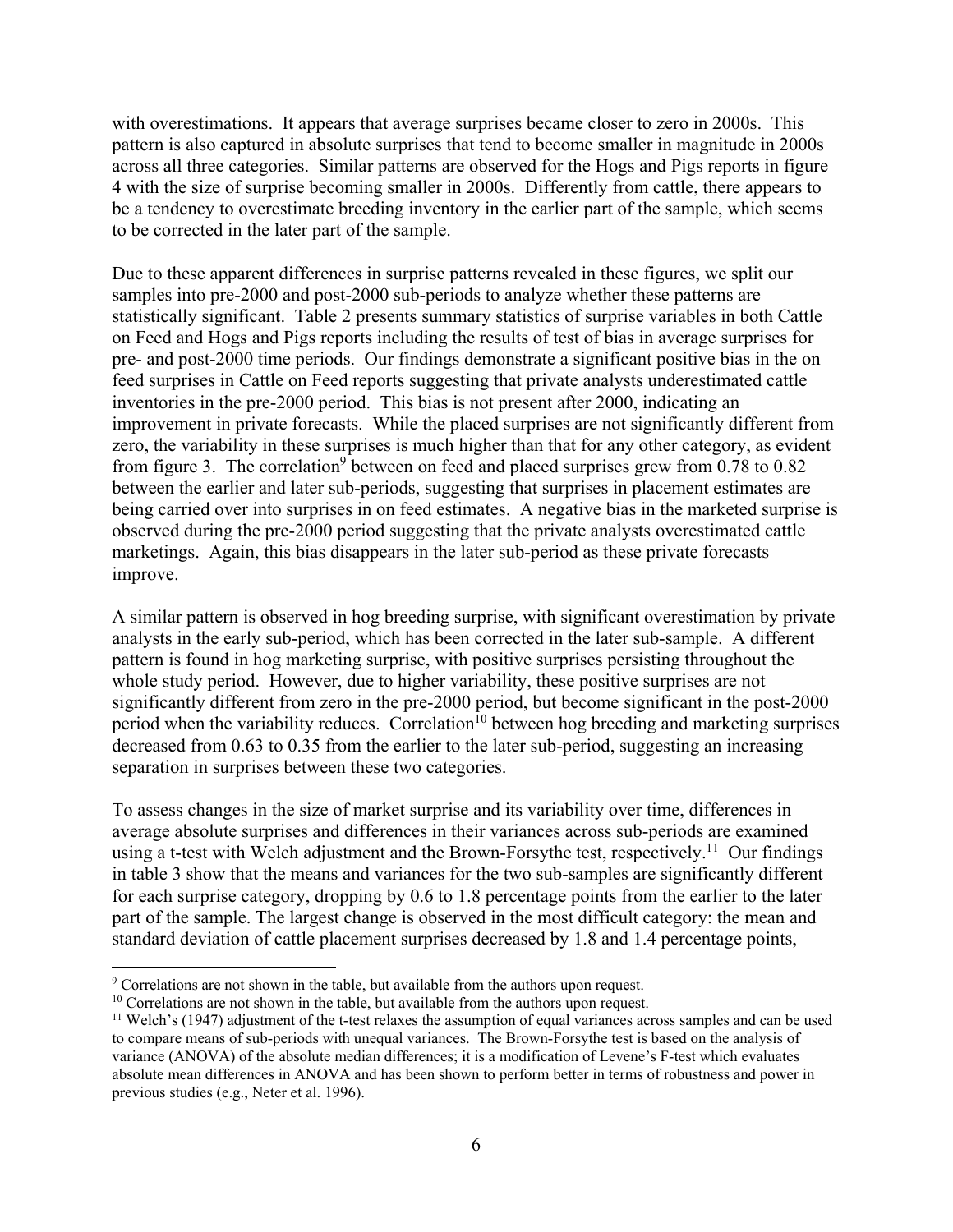respectively, in the post-2000 period relative to the 1977-1999 period. The size of hog breeding surprise declined, on average, by 1.3 percentage points from 1982-1999 period to post-2000 period. All these findings of a downward movement in market surprises indicate either a possible improvement in the quality of private analysts' forecasts, or a decrease in the new informational content of USDA reports.

#### **Changes in Price Reactions over Time**

In efficient markets, asset prices reflect all publicly available information and instantly adjust to incorporate new information entering the market (Fama 1970). Thus, as prices would respond only to the unanticipated component of the new information, the main premise of the price reaction tests we perform is that the USDA reports have value for the market if futures prices change in response to their surprise component, whereas they have no value if futures prices do not change (Colling and Irwin 1990; Garcia et al. 1997).

To allow for time-varying volatility observed in futures prices, we specify the following GARCH system:

(2)  
\n
$$
\Delta P_t = \mu + \sum_{k=1}^K \lambda^k \text{Surprise}_t^k + \gamma \text{TrendDev}_t + \sum_{p=1}^P \delta_p \Delta P_{t-p} + \varepsilon_t,
$$
\n
$$
\varepsilon_t = \sigma_t z_t,
$$
\n
$$
\sigma_t^2 = \omega + \alpha \varepsilon_{t-1}^2 + \beta \sigma_{t-1}^2,
$$

where  $\Delta P_t = 100 \times (\ln P_t - \ln P_{t-1})$  is the percentage change in futures contract's settlement price from day  $t-1$  to day  $t$ ,  $\varepsilon_t$  is the regression error term, and  $z_t$  is a standard normal random variable. Futures contracts are subject to daily price limits from the previous day's settlement price, therefore they mask the true price reaction by making the free market equilibrium price no longer observable.<sup>12</sup> Livestock futures contracts, especially lean hogs, experienced several trading days that were subject to a limit hit in the past. Therefore, to measure the true price reaction to market surprises we compute the price difference from the day preceding the report release (if it was not subject to a limit hit) to the first non-limit move day (if the report-day was subject to a limit hit). The variable  $Surprise_t^k$  is defined before as the percentage difference between the USDA's  $(q_t^{k,U})$  and private analysts' forecasts  $(q_t^{k,P})$  for category k in a report on day t, and takes the value of zero on non-report days.<sup>13</sup> The variable  $TrendDev_t$  represents outof-sample percent deviation of the USDA's estimate  $(q_t^{k,U})$  from a 10-year rolling linear trend in inventories.14 The lagged values of the dependent variable in the conditional mean equation are included to account for serial correlation in the daily futures price changes.

<sup>13</sup> The market surprise variable takes its corresponding value on the exact announcement day for reports released before or during trading hours, and on the following trading day for reports released after trading hours. 14 The linear trend is estimated for each report month separately using the most recent 10 previous years. The

 $12$  The price limit for live cattle futures during our study period was 1.5 cents until 2004 and increased to 3 cents after 2014. The limit for lean hogs was 1.5 cents until1995, 2 cents during 1995-2006, and increased to 3 cents thereafter.

number of cattle on feed and the total number of breeding and marketing hogs are used for live cattle and lean hogs,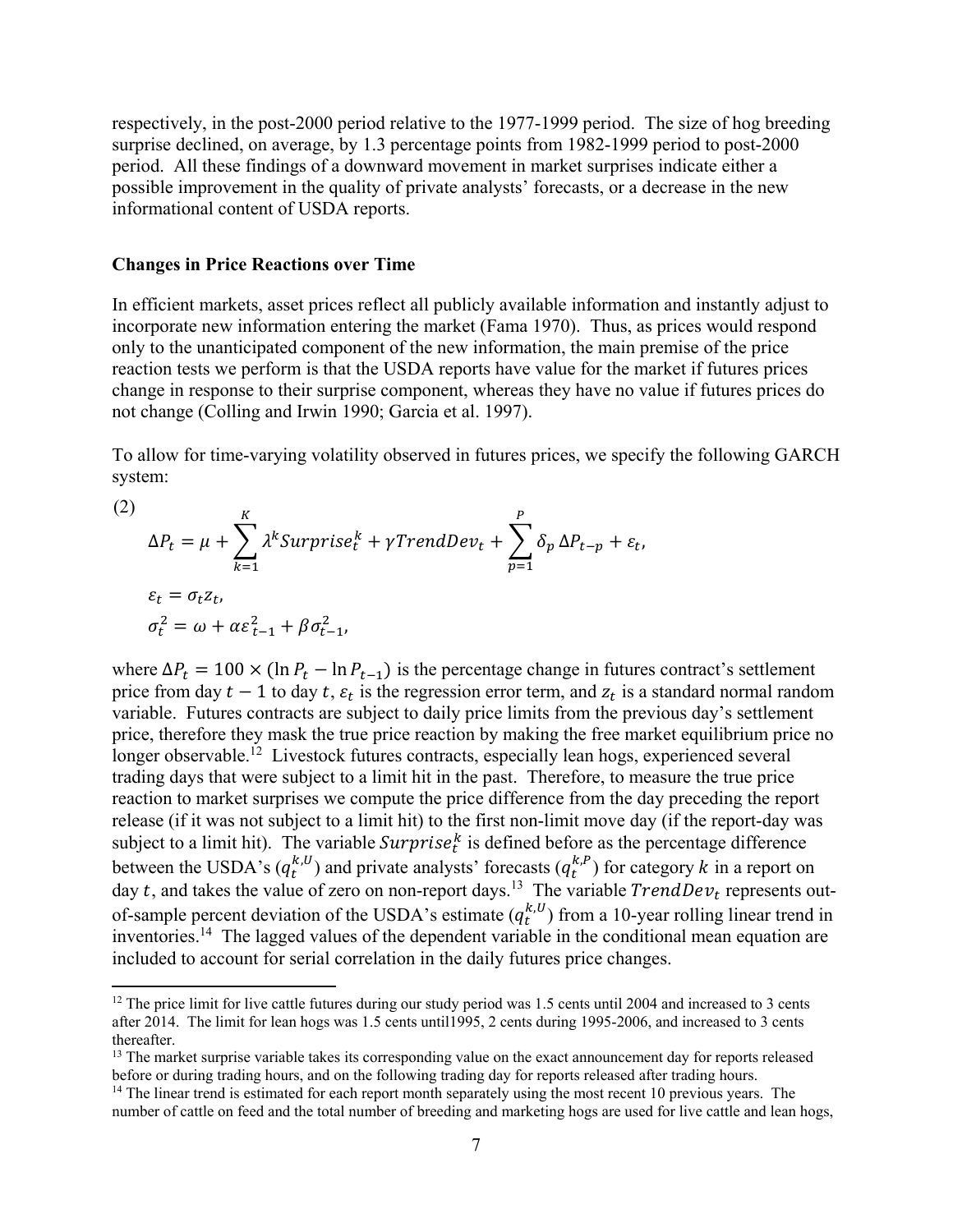Furthermore, in order to determine how to assess changes in price reaction to USDA livestock reports over time, we performed the structural break test developed by Bai and Perron (1998) by regressing the futures return series on an intercept and each of the surprise variable separately, allowing the surprise coefficient to vary across possible regimes. The Bai-Perron test is especially useful in the case of unknown and multiple break points. While we find no structural breaks in lean hog futures price responses, test results suggest that there are three structural breaks<sup>15</sup> in live cattle price reactions (July 17, 1989 and November 15, 1996 for on feed surprises, and December 2, 2003 for placement surprises). Therefore, we divide our sample into four sub-periods: R1=January 1, 1977-July 16, 1989, R2=July 17, 1989-November 14, 1996, R3=November 15, 1996-December 1, 2003, and R4=December 2, 2003-December 31, 2016 based on the results of the structural break test. The sub-period dummy variables are interacted with all the surprise variables in equation (2) to examine differences in price reaction across subperiods. In addition, changes in price reaction over time are demonstrated by estimating equation (2) with a 10-year rolling window by dropping the earliest calendar year and adding the newest one as we move forward in time.

Table 4 shows the results in columns (I) obtained by estimating equation (2) for the full sample period. The columns (II) of table 4 show the results from equation (2) where surprise variables are interacted with the sub-period dummy variables, R1 through R4, to examine differences in price reaction across sub-periods.<sup>16</sup> While the results for different surprises are reported in separate columns for ease of presentation, the regression for live cattle includes all three surprises simultaneously, and the regression for lean hogs is estimated with both breeding and marketing surprises. Price reaction estimates that are statistically significant at the 10% level from rolling GARCH regressions are shown in figure 5.

Full sample results for live cattle show a negative reaction to placements surprise and a positive reaction to marketings surprise, and a lack of a significant reaction to on-feed surprise accompanied by a strong negative reaction in one of the sub-periods. Interpretation of these results has to take into account the informational content of these categories. Small and Mark (2007) provide an excellent guide to interpreting cattle on feed reports: cattle on feed values published in these reports reflect the inventory levels at a point in time (beginning of the month) and illustrate the levels of supply available in live cattle markets. Thus, all else equal, higher supply results in lower prices and higher than anticipated supply (positive surprise) will result in lower prices as well. Cattle placements reflect additions to cattle supply, therefore, larger placements result in lower prices and larger than expected placements (positive surprise) will result in lower prices as well. Cattle marketings, on the other hand, reflect reductions in supply, with higher marketings leading to higher prices and larger than expected marketings (positive surprise) resulting in higher prices as well. Therefore, the signs of the estimated coefficients are consistent with these expectations.

respectively. Out-of-sample deviations from trend are then calculated as the difference between the USDA's figure in a given report and the forecast for that month obtained from the linear trend model.

<sup>&</sup>lt;sup>15</sup> Potential break points are based on the sequential criteria at the 5% significance level.

<sup>&</sup>lt;sup>16</sup> The length of autoregressive lags,  $p$ , is set to five for both commodities in all estimations. Their parameter estimates,  $\delta_p$ , are not included in the table to save space, but available from the authors upon request.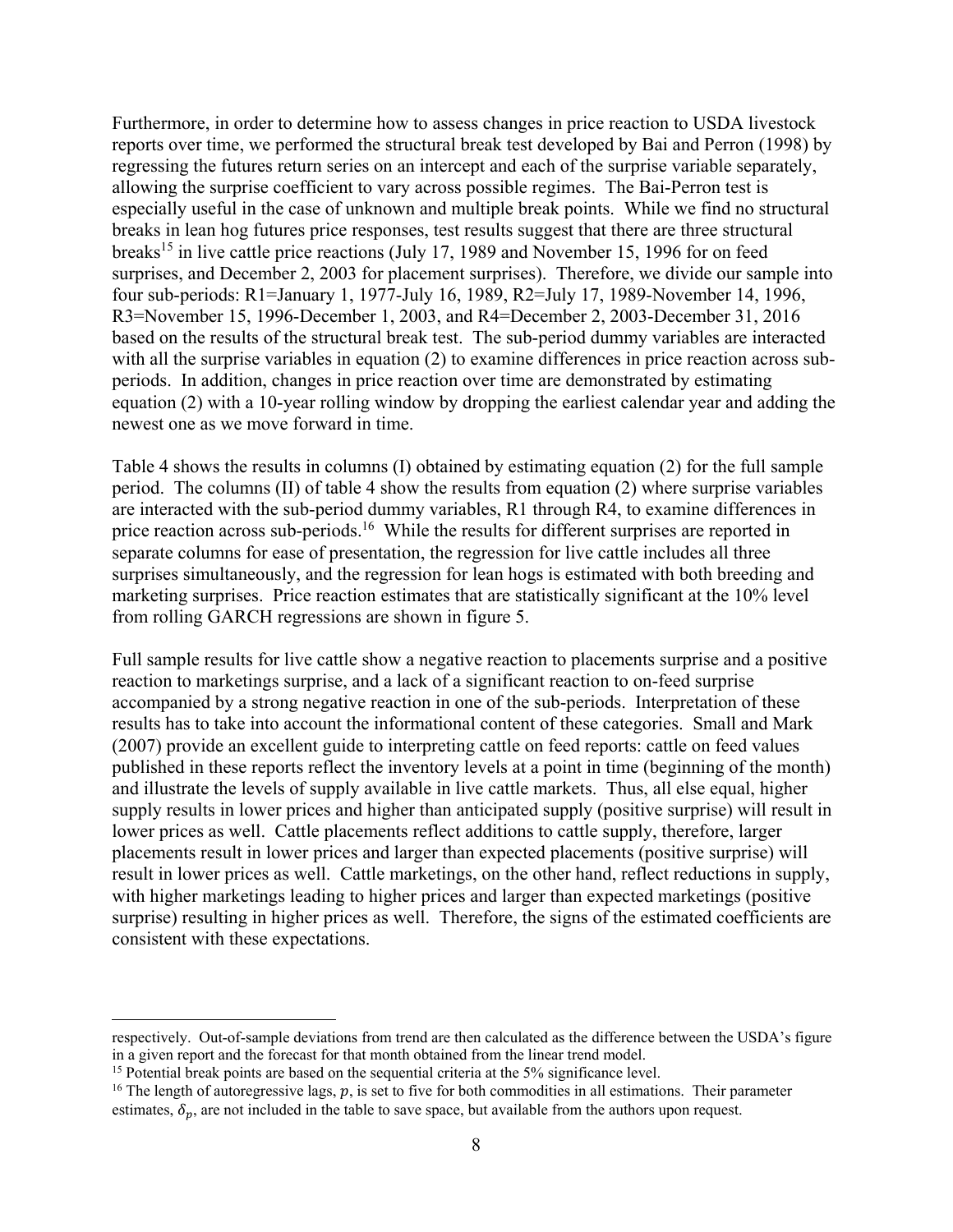The magnitude of estimated coefficient for cattle placements surprise is small (-0.041) but statistically significant for the entire sample; however it is insignificant in the first three subperiods. A graph of the placements surprise coefficient estimated using rolling regressions shown in figure 5 shows lack of substantial changes over time.<sup>17</sup> This observation is confirmed by the Wald tests reported in the bottom of table 4 that examine statistical differences in the estimates across sub-periods and show lack of significant differences in market reaction to placements surprise over time.

The results for the full sample in table 4 indicate that when the USDA's cattle marketing estimates are 1% higher than expected, live cattle prices increase by about 0.102 percentage points. This reaction is the largest in the 1977-1989 sub-period (0.164), followed by the 1996- 2003 sub-period (0.120), and the smallest reaction is observed during 1989-1996 (0.051). Wald test results at the bottom of the table suggest that there is significant difference between the first (1977-1989) and the second (1989-1996) sub-periods, as these are the highest and the lowest magnitudes of market reaction to this information. The pattern in live cattle market reaction to cattle marketing surprises shown in figure 5 is consistent with sub-period findings and shows a drop in market reaction after 1989, and an increase after 2002 until 2008, followed by no price reaction.

Figure 5 demonstrates that the magnitude of cattle price reaction to on-feed surprise increased dramatically during 1997-2007 and 2003-2012. This result is confirmed by the coefficient estimated for the 1996-2003 sub-period that suggests that a 1% increase in on-feed surprise results in 0.371 percentage point drop in live cattle futures prices. Based on the Wald test, the magnitude of this reaction is significantly different from the one observed in the second subperiod. Note that while cattle on feed inventories are probably the most important information in these reports, the absolute surprise levels are usually the smallest (especially in the post-2000 period) as inventories are largely determined by the previous months' values (starting on-feed inventories plus placements minus marketings), while the other categories contain new placements and marketings information. However, the deviation of cattle inventories from trend was 6.06 percent on average during the third sub-period, whereas it ranged from -0.42 to -4.24 percent in other sub-periods. Even though the coefficient on the trend deviation is statistically insignificant, it is possible that the increased market reaction during 1996-2003 could have been due to the abnormally high cattle inventories in the U.S. The pattern of cattle inventories relative to their trend is illustrated in figure 6.

In Hogs and Pigs reports, both breeding herd and market hogs describe current levels of different inventory categories. Small, Waterbury, and Mark (2007) discuss that "an increase in market hog inventory would indicate future increases in hog slaughter and pork supplies. This would cause prices to decrease, everything else held constant. … Market analysts can use the information in the report related to breeding herd inventory and average litter size to make longterm price forecasts based on expected expansions and contractions in pork production." (p. 2) Thus, a larger than expected inventory level (positive surprise) in either category would cause a drop in hog prices, but while changes in market hogs will have more immediate impacts, changes in breeding herd will have more impact on deferred futures contracts.

<sup>&</sup>lt;sup>17</sup> The figure shows the estimated surprise coefficients that are statistically significant at the 10% level. In the case of insignificant estimates, the coefficients are plotted as zero.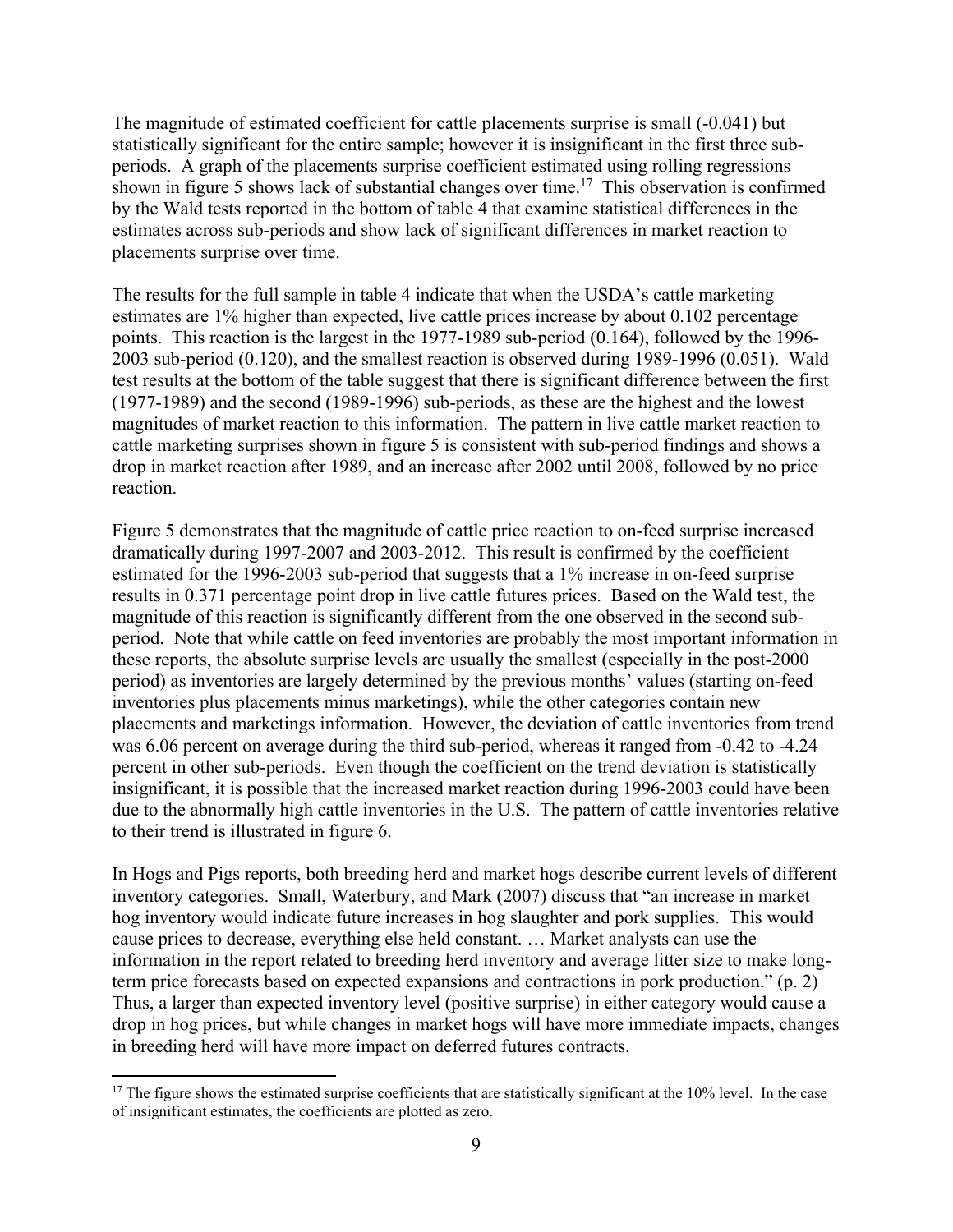Our results show the impacts of both hog inventory categories on nearby lean hog futures. Even though the Bai-Perron test results did not identify structural breaks, figure 5 demonstrates that market reaction to these reports has not been constant. Therefore, in addition to full period results, we present in table 4 the results for the sub-periods found in live cattle markets. Figure 5 suggests that market reaction to market hog inventory surprise increased through 2007 reaching - 1.6 percentage points over 1998-2007 and decreased thereafter. The market reaction to hog breeding herd surprise exhibits a mirror-image to that of market hog surprise through 2005, but diminished thereafter. Results for the full period in table 4 suggest that an increase in breeding herd surprise of 1% results in a decrease of 0.485 percentage points in hog futures prices on average and an increase in a marketing hog surprise by 1% leads to a decrease of 0.514 percentage points. Furthermore, hog futures prices decrease by about 0.025 percentage points when hog inventories are 1% larger than their trend (larger supply than normal). The sub-period results indicate that the market reaction to breeding inventory surprise is significant only in the earlier part of the sample (1982-1996). Wald test results at the bottom of the table show that the price responses to breeding inventory surprises in the first and second sub-periods are statistically different from each other, as well as from other sub-periods. The sub-period findings for market hog surprises support the findings in figure 5 by showing an increasing price response over time with the strongest reaction during the 1996-2003 sub-period (-1.382) followed by a decline in magnitude during the most recent 2003-2016 sub-period (-0.597). Wald test results suggest that there are statistical differences between the price reactions over time. Only the equality of the price response to marketing hog surprises in the fourth sub-period (2003-2016) to the reaction in the first (1982-1989) and the second (199-1996) sub-periods is rejected, confirming the U-shape seen in figure 5.

#### **Summary and Conclusions**

This study investigates whether the impact of USDA's livestock reports, namely Cattle on Feed and Hogs and Pigs, has changed in the era of highly concentrated livestock markets. The analysis is built on the premise that forecasting capabilities of livestock firms would be enhanced by higher degree of market concentration as larger firms would have more resources to obtain and process data relative to smaller enterprises. In this case, their forecasts would improve relative to USDA's, resulting in a smaller difference between the two forecasts (i.e. market surprise) and smaller market price reaction to USDA information.

Our results indicate that in both cattle and hog markets there is evidence of strong price reaction to USDA reports until 2003 accompanied by evidence of smaller surprises in post-2000 years. While the markets still react to livestock surprises during 2003-2016, the impact on the price is smaller. Both of these findings point to better quality of private information that could have been caused by the rapid increase in vertical coordination in both livestock markets through consolidations and use of contractual agreements within the supply chain. The transition to higher degree of market concentration itself might have given these larger, more specialized firms much better access to information on current and expected livestock inventories than they used to have in the past. However, better private information does not erase the value of USDA reports as they continue to significantly affect both cattle and hog markets.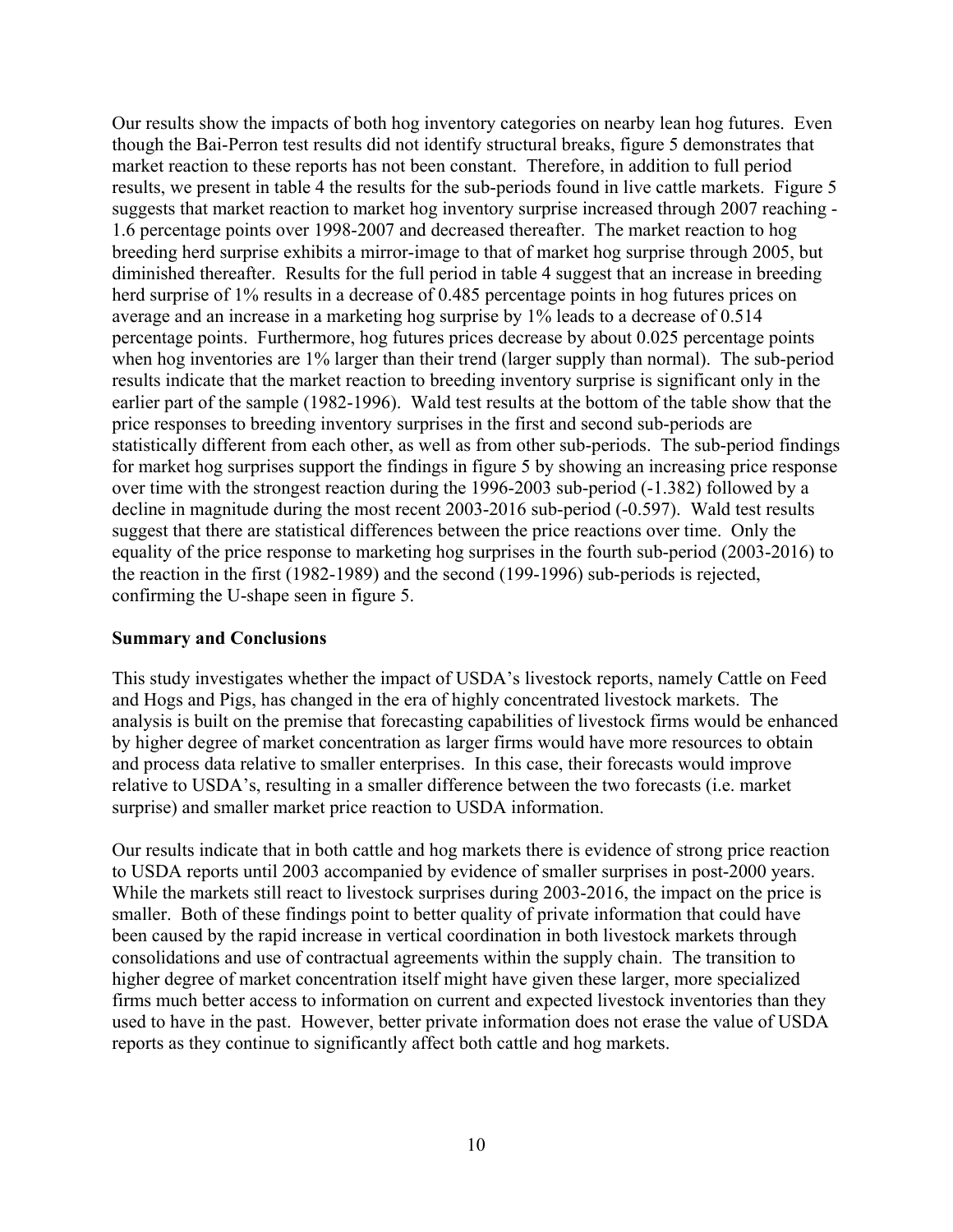While we cannot contribute the findings observed in this study exclusively to higher market concentration, it has likely played a large role in improving private industry information in livestock markets. In this "thin market" environment, it is important for USDA to strengthen its efforts to provide high quality information for general public, in order to insure a plane level field for all market participants.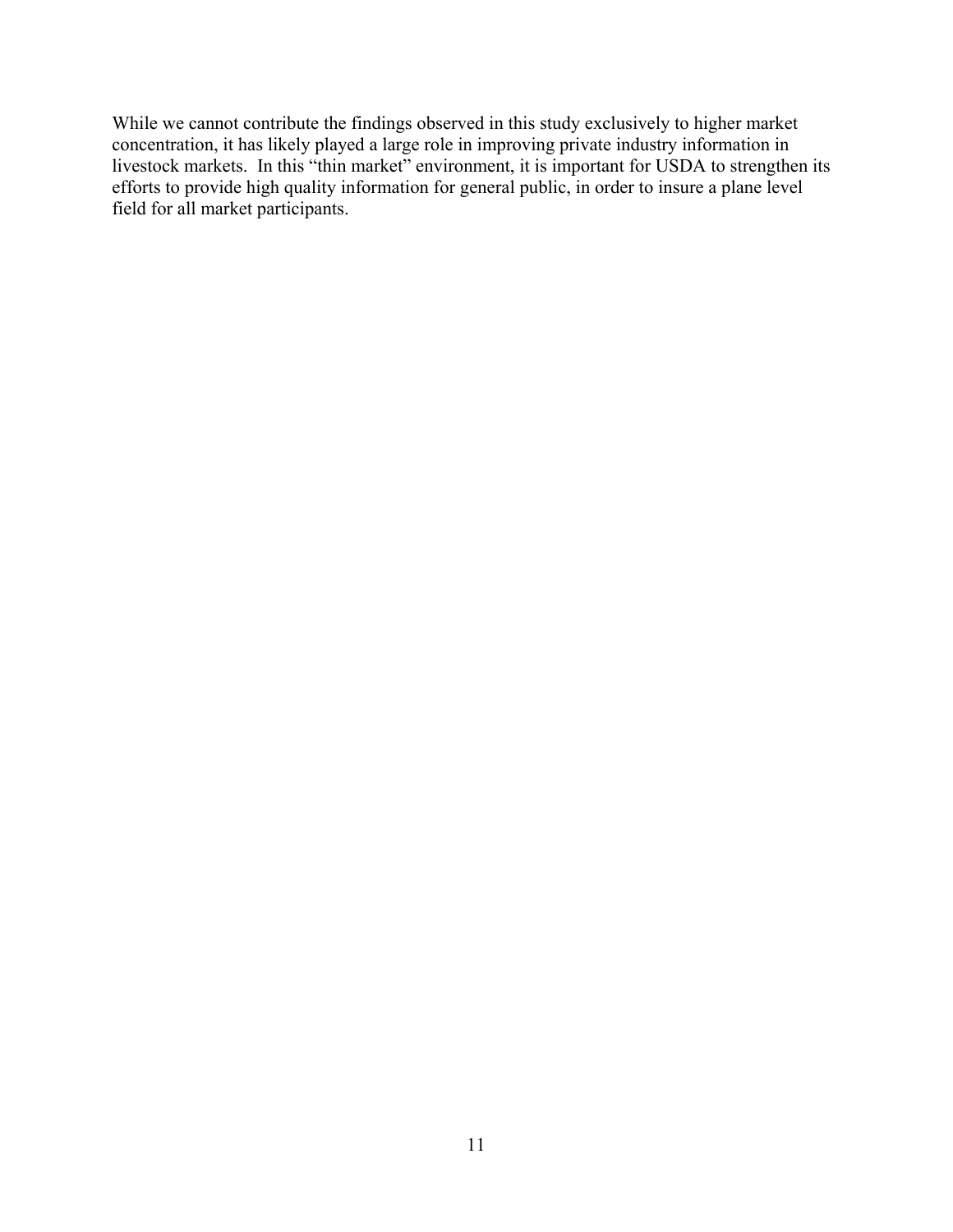#### **References**

- Adjemian, M.K., T.L. Saitone, and R.J. Sexton. "A Framework to Analyze Performance on Thinly Traded Agricultural Commodity Markets." *American Journal of Agricultural Economics* 98(2016):581-596.
- Bai, J. and P. Perron. "Estimating and Testing Linear Models with Multiple Structural Changes." *Econometrica* 66(1998):47-78.
- Colling, P.L. and S.H. Irwin. "The Reaction of Live Hog Futures Prices to USDA Hogs and Pigs Reports." *American Journal of Agricultural Economics* 72(1990):84-94.
- Colling, P.L., S.H. Irwin, and C.R. Zulauf. "Futres Price Responses to USDA's Cold Storage Report." *Agribusiness: An International Journal* 13(1997):393-400.
- Egelkraut, T.M., P. Garcia, S.H. Irwin, and D.L Good. "An Evaluation of Crop Forecast Accuracy for Corn and Soybeans: USDA and Private Information Agencies." *Journal of Agricultural and Applied Economics* 35(2003):79-95.
- Fama, E.F. "Efficient Capital Markets: A Review of Theory and Empirical Work." *Journal of Finance* 30(1970):1043-1053.
- Fortenbery, T.R. and D.A. Sumner. "The Effects of USDA Reports in Futures and Options Markets." *Journal of Futures Markets* 13(1993):157–173.
- Frank, J., P. Garcia, and S.H. Irwin. "To What Surprises Do Hog Futures Markets Respond?" *Journal of Agricultural and Applied Economics* 40(2008):73-87.
- Garcia, P., S.H. Irwin, R.M. Leuthold, and L. Yang. "The Value of Public Information in Commodity Futures Markets." *Journal of Economic Behavior & Organization*  32(1997):559-570.
- Grunewald, O., M.S. McNulty, and A.W. Biere. "Live Cattle Futures Response to Cattle on Feed Reports." *American Journal of Agricultural Economics* 75(1993):131-137.
- Hoffman, G. "The Effect of Quarterly Livestock Reports on Cattle and Hog Prices." *North Central Journal of Agricultural Economics* 2(1980):145-150.
- Isengildina, O., S.H. Irwin, and D.L. Good. "The Value of USDA Situation and Outlook Information in Hog and Cattle Markets." *Journal of Agricultural and Resource Economics* 31(2006):262-282.
- Isengildina-Massa, O., B. Karali, S. H. Irwin, M. K. Adjemian, and X. Cao. 2016. "The Value of USDA Information in a Big Data Era." Proceedings of the NCCC-134 Conference on Applied Commodity Price Analysis, Forecasting, and Market Risk Management. St. Louis, MO. [http://www.farmdoc.illinois.edu/nccc134].
- Karali, B. "Do USDA Announcements Affect Comovements Across Commodity Futures Returns?" *Journal of Agricultural and Resource Economics* 37(2012):77-97.
- Key, N. and W. McBride. "Production Contracts and Productivity in the US Hog Sector." *American Journal of Agricultural Economics* 85(2003):121-133.
- Lawrence, J.D. "Hog Marketing Practices and Competition Questions." *Choices* 25(2010). Available at http://www.choicesmagazine.org/magazine/article.php?article=122.
- MacDonald, J.M. "Consolidation, Concentration, and Competition in the Food System." Federal Reserve Bank of Kansas City, *Economic Review* Special Issue (2017):85-105.
- MacDonald, J.M. and W. McBride. "The Transformation of the US Livestock Agriculture: Scale, Efficiency, and Risks." US Department of Agriculture, Economic Research Service, Economic Information Bulletin 43 (2009).
- Mark, D.R. and R.M. Small. "Interpretation of the USDA Cattle on Feed Report." Nebraska Extension publication EC850 (2007).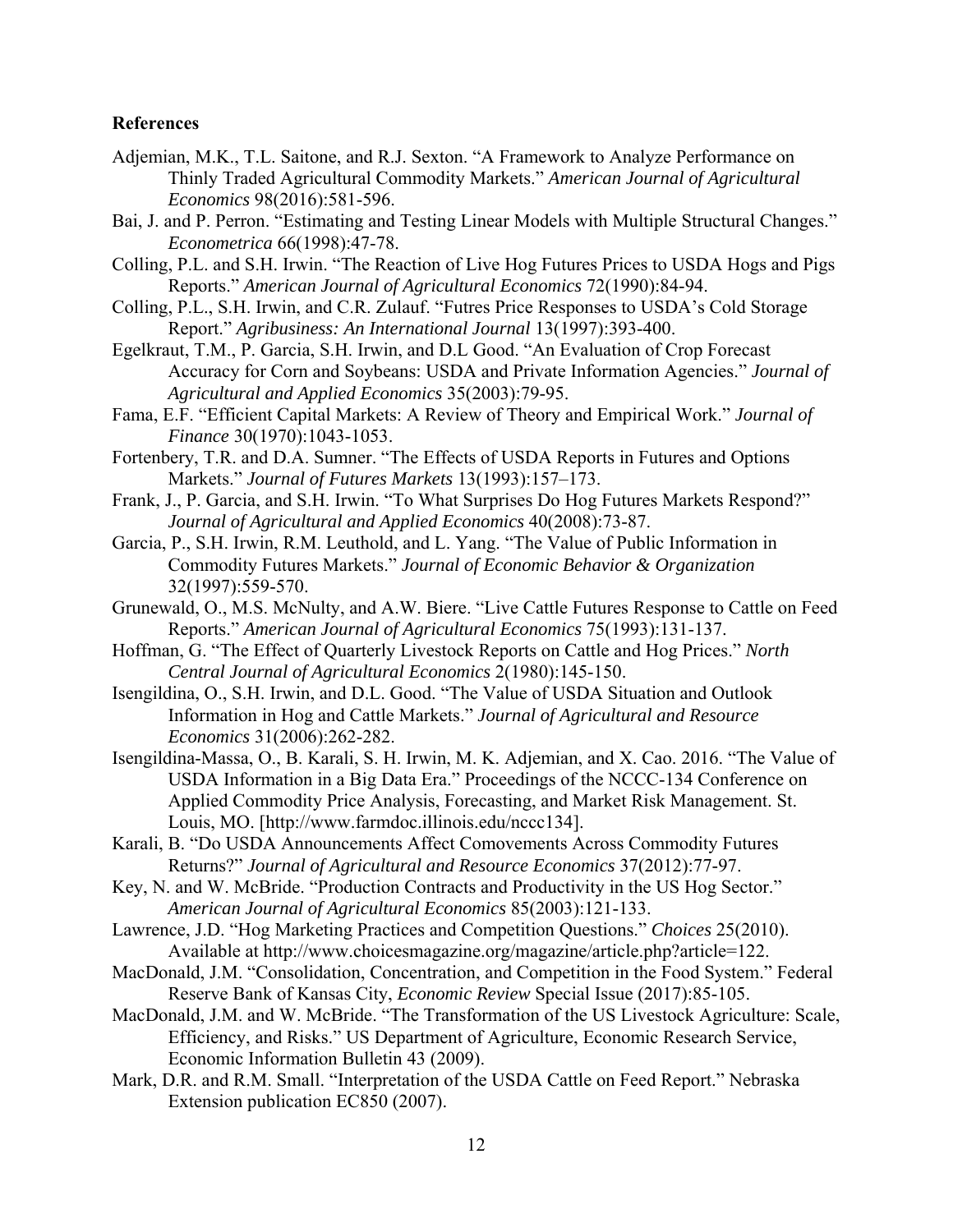- McKenzie, A.M. "Pre-Harvest Price Expectations for Corn: The Information Content of USDA Reports and New Crop Futures." *American Journal of Agricultural Economics* 90(2008):351-366.
- Neter, J., M. Kutner, C. Nachtsheim, and W. Wasserman. *Applied Linear Statistical Models*. McGraw-Hill Companies, Inc., NY (1996).
- Pruitt, J.R., G.T. Tonsor, K.R. Brooks, and R.J. Johnson. "County Extension Agent Preferences for USDA Market Information." LSU AgCenter Research & Extension, Pub. 3237 (2012).
- Pruitt, J.R., G.T. Tonsor, K.R. Brooks, and R.J. Johnson. "Agribusiness and Market Analyst Preferences for USDA Market Information." LSU AgCenter Research & Extension. Pub. 3230 (2013).
- Schaefer, M.P., R.J. Myers, and S.R. Koontz. "Rational Expectations and Market Efficiency in the U.S. Live Cattle Futures Market: The Role of Proprietary Information." *Journal of Futures Markets* 24(2004):429-451.
- Small, R.M., J.A. Waterbury, and D.R. Mark. "Interpretation of the USDA Quarterly Hogs and Pigs Report." Nebraska Extension publication EC851 (2007).
- Sumner, D.A. and R.A.E. Mueller. "Are Harvest Forecasts News? USDA Announcements and Futures Market Reactions." *American Journal of Agricultural Economics* 71(1989):1-8.
- Ward, C.E. "Assessing Competition in the U.S. Beef Packing Industry." *Choices* 25(2010). Available at http://www.choicesmagazine.org/magazine/article.php?article=121.
- Welch, B.L. "The Generalization of 'Student's' Problem when Several Different Population Variances are Involved." *Biometrika* 34(1947):28-35.
- Yang, S.R. and B.W. Brorsen. "Nonlinear Dynamics of Daily Futures Prices: Conditional Heteroskedasticity or Chaos?" *Journal of Futures Markets* 13(1993):175-191.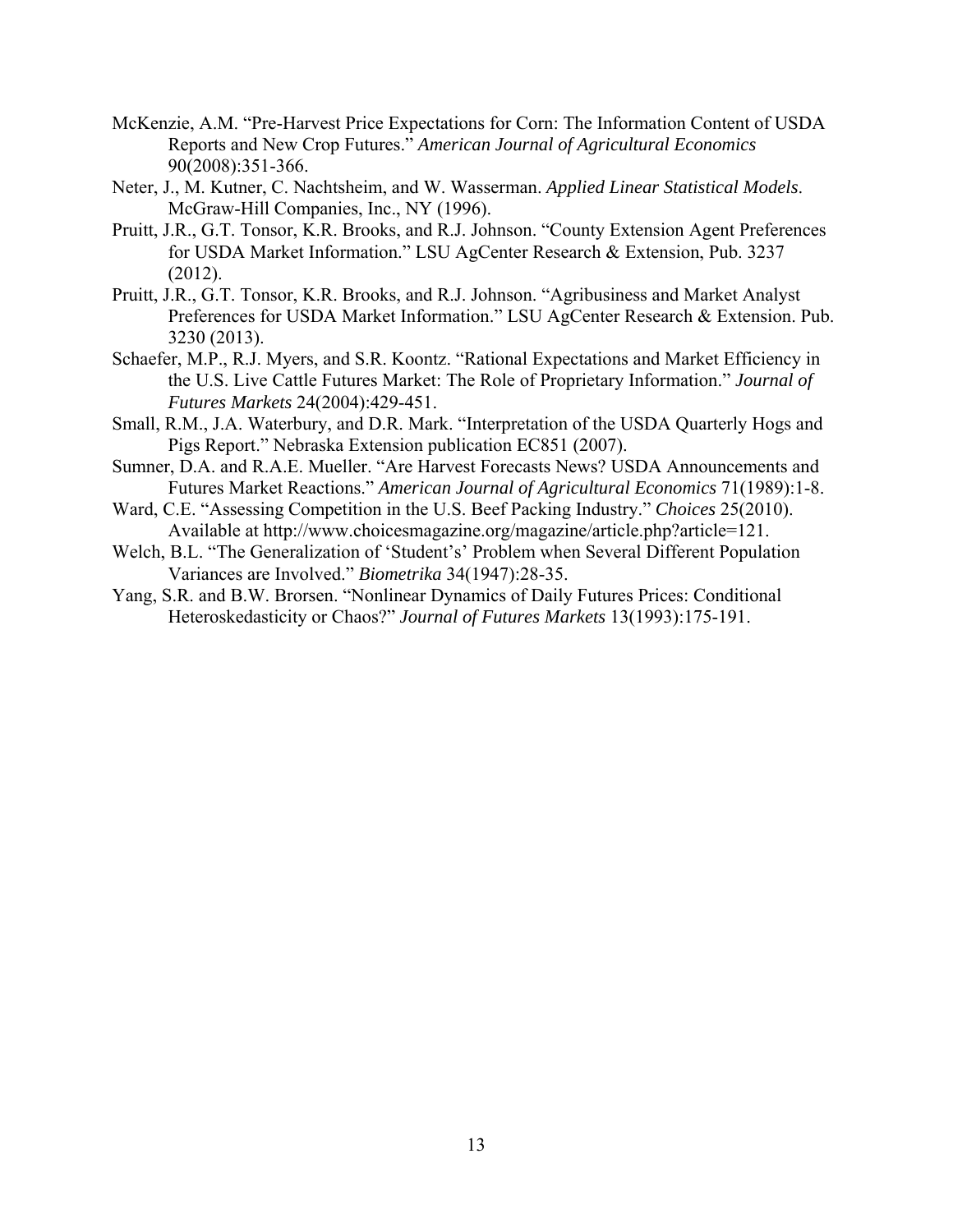| Calendar Month        | Live Cattle           | Lean Hogs             |  |  |
|-----------------------|-----------------------|-----------------------|--|--|
| January <sub>t</sub>  | $February_t$          | February <sub>t</sub> |  |  |
| February <sub>t</sub> | April <sub>t</sub>    | April <sub>t</sub>    |  |  |
| $March_{t}$           | April <sub>t</sub>    | April <sub>t</sub>    |  |  |
| April <sub>t</sub>    | June <sub>t</sub>     | June <sub>t</sub>     |  |  |
| $May_t$               | June <sub>t</sub>     | $June_t$              |  |  |
| June <sub>t</sub>     | August <sub>t</sub>   | $July_t$              |  |  |
| $\mathrm{July_{t}}$   | August <sub>t</sub>   | $August_t$            |  |  |
| August <sub>t</sub>   | October <sub>t</sub>  | October <sub>t</sub>  |  |  |
| $September_t$         | October <sub>t</sub>  | October <sub>t</sub>  |  |  |
| October <sub>t</sub>  | December <sub>t</sub> | $December_t$          |  |  |
| November <sub>t</sub> | $December_t$          | $December_t$          |  |  |
| $December_t$          | $February_{t+1}$      | $\text{Feb}_{t+1}$    |  |  |

**Table 1. Maturities of Nearby Futures Contracts Used in Empirical Analyses**

Note: The subscript, t or  $t + 1$ , refers to the year of the futures contract expiration date relative to the year t of the daily price being computed. May contract of lean hogs futures is eliminated due to low volume.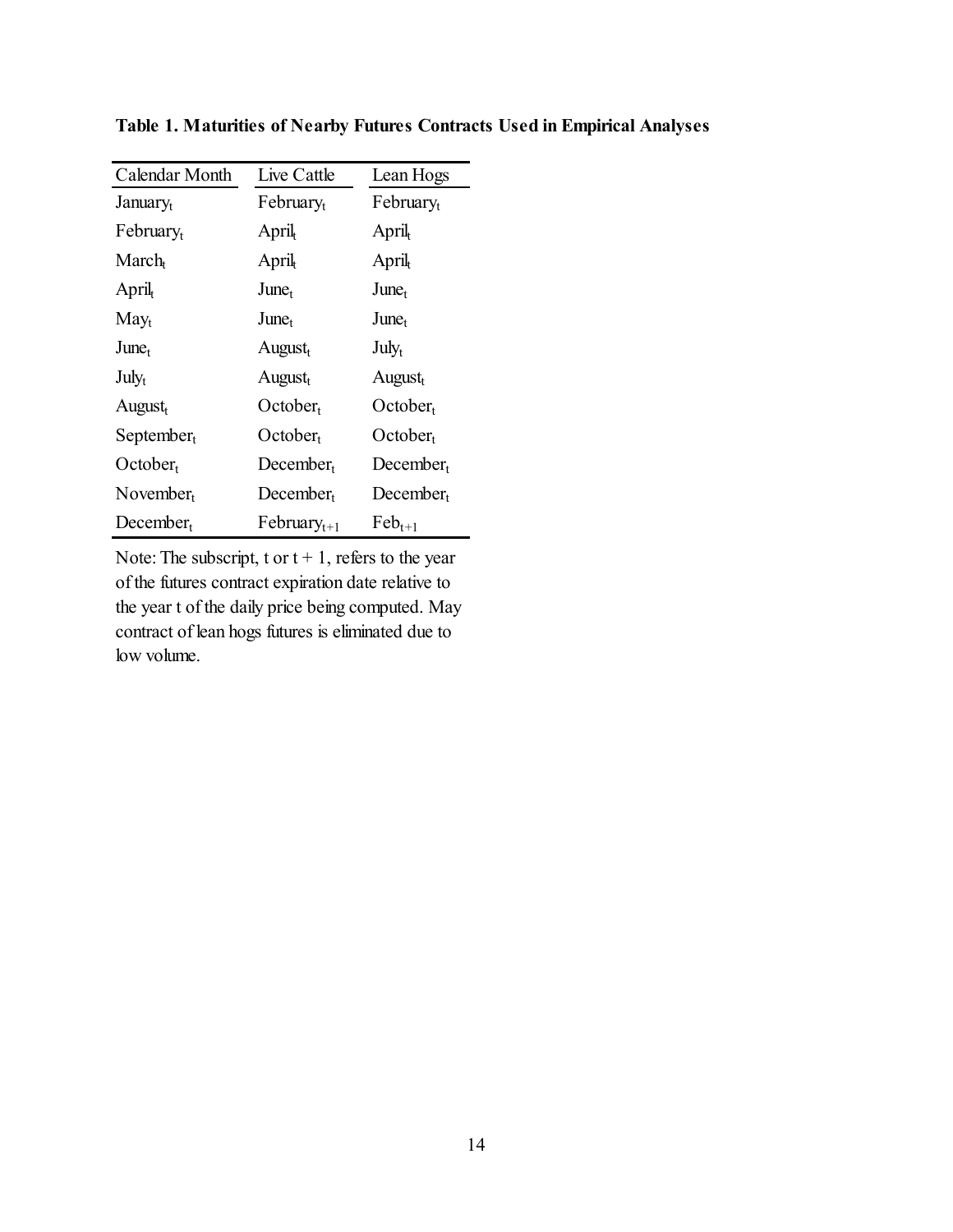| Commodity/Category | Period             | Mean    | Std. Dev. | N   | t-test  | p-value |        |
|--------------------|--------------------|---------|-----------|-----|---------|---------|--------|
| Cattle             |                    |         |           |     |         |         |        |
| On Feed            | 1977-1999          | 0.33    | 1.63      | 250 | 3.15    | 0.00    | ***    |
|                    | 2000-2016          | $-0.02$ | 0.81      | 204 | $-0.38$ | 0.71    |        |
|                    | <b>Full Sample</b> | 0.17    | 1.34      | 454 | 2.70    | 0.01    | ***    |
| Placed             | 1977-1999          | 0.55    | 6.14      | 250 | 1.42    | 0.16    |        |
|                    | 2000-2016          | 0.12    | 3.88      | 204 | 0.45    | 0.65    |        |
|                    | <b>Full Sample</b> | 0.36    | 5.25      | 454 | 1.46    | 0.14    |        |
| Marketed           | 1977-1999          | $-0.33$ | 2.99      | 250 | $-1.73$ | 0.09    | $\ast$ |
|                    | 2000-2016          | 0.02    | 1.49      | 204 | 0.15    | 0.88    |        |
|                    | <b>Full Sample</b> | $-0.17$ | 2.44      | 454 | $-1.51$ | 0.13    |        |
| Hogs               |                    |         |           |     |         |         |        |
| Breeding           | 1982-1999          | $-0.74$ | 2.36      | 72  | $-2.66$ | 0.01    | ***    |
|                    | 2000-2016          | 0.00    | 0.78      | 68  | $-0.01$ | 0.99    |        |
|                    | <b>Full Sample</b> | $-0.38$ | 1.81      | 140 | $-2.49$ | 0.01    | ***    |
| Marketing          | 1982-1999          | 0.28    | 1.94      | 72  | 1.24    | 0.22    |        |
|                    | 2000-2016          | 0.24    | 0.99      | 68  | 1.96    | 0.05    | **     |
|                    | <b>Full Sample</b> | 0.26    | 1.55      | 140 | 1.99    | 0.05    | **     |

### **Table 2. Tests of Bias in Average Surprises for Pre-2000 and Post-2000 Sub-periods**

Note: The t-test tests the statistical deviation of average surprise away from zero. The asterisks \*, \*\*, \*\*\* represent statistical significance at the 10%, 5%, and 1% level, respectively.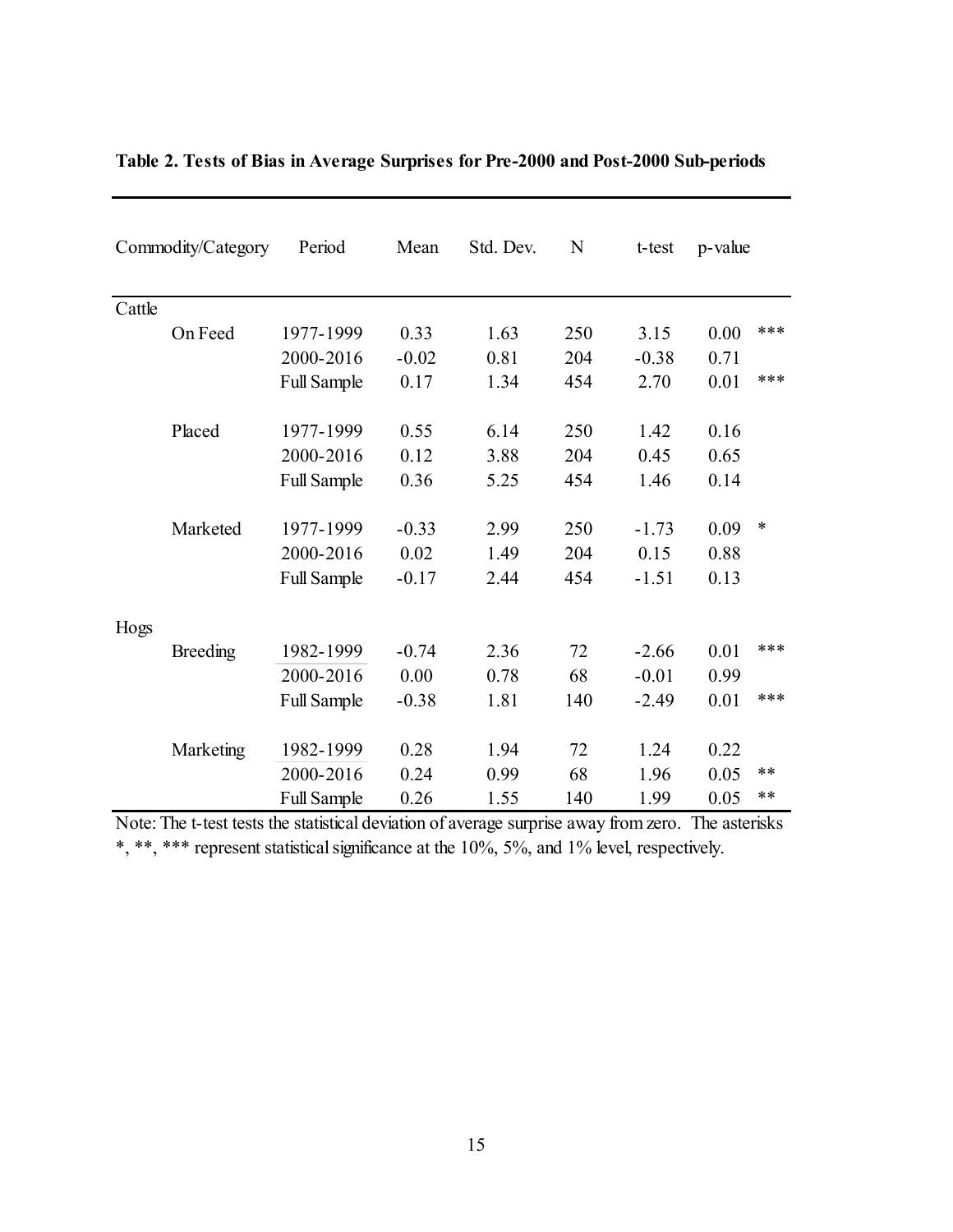| Commodity/Category |           | <b>Full Sample</b> | $Pre-2000$ | Post- $2000$ | Equality Test p-value |       |      |     |
|--------------------|-----------|--------------------|------------|--------------|-----------------------|-------|------|-----|
| Cattle             |           |                    |            |              |                       |       |      |     |
|                    | On Feed   | Mean               | 0.98       | 1.28         | 0.62                  | 8.65  | 0.00 | *** |
|                    |           | Std. Dev.          | 0.92       | 1.06         | 0.52                  | 41.07 | 0.00 | *** |
|                    |           | N                  | 454        | 250          | 204                   |       |      |     |
|                    | Placed    | Mean               | 4.02       | 4.82         | 3.03                  | 6.04  | 0.00 | *** |
|                    |           | Std. Dev.          | 3.39       | 3.84         | 2.42                  | 20.61 | 0.00 | *** |
|                    |           | N                  | 454        | 250          | 204                   |       |      |     |
|                    | Marketed  | Mean               | 1.79       | 2.35         | 1.10                  | 9.11  | 0.00 | *** |
|                    |           | Std. Dev.          | 1.66       | 1.87         | 1.01                  | 67.53 | 0.00 | *** |
|                    |           | N                  | 454        | 250          | 204                   |       |      |     |
| Hogs               |           |                    |            |              |                       |       |      |     |
|                    | Breeding  | Mean               | 1.26       | 1.87         | 0.61                  | 6.33  | 0.00 | *** |
|                    |           | Std. Dev.          | 1.35       | 1.61         | 0.47                  | 28.20 | 0.00 | *** |
|                    |           | N                  | 140        | 72           | 68                    |       |      |     |
|                    | Marketing | Mean               | 1.18       | 1.50         | 0.85                  | 4.05  | 0.00 | *** |
|                    |           | Std. Dev.          | 1.03       | 1.25         | 0.56                  | 22.47 | 0.00 | *** |
|                    |           | N                  | 140        | 72           | 68                    |       |      |     |

**Table 3. Tests for Equality of Absolute Surprises between Pre-2000 and Post-2000 Sub-periods**

Note: The equality of means is tested by the t-test with Welch adjustment allowing for unequal variances across sub-periods. The equality of variances is tested by the Brown-Forsythe F-test. The asterisks \*, \*\*, \*\*\* represent statistical significance at the 10%, 5%, and 1% level, respectively.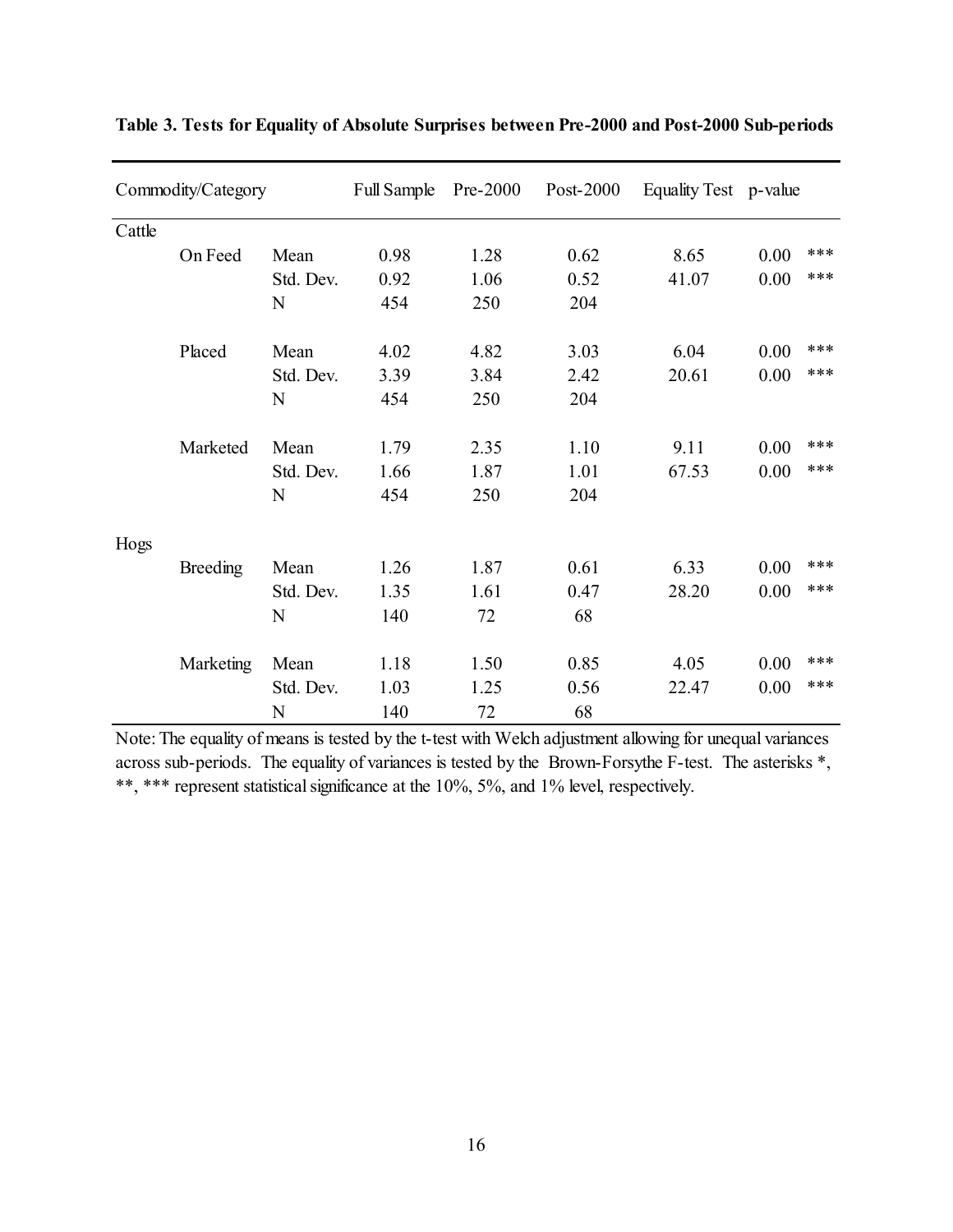|  |  | Table 4. Price Reaction Tests of the Informational Value of USDA Reports for Livestock |  |
|--|--|----------------------------------------------------------------------------------------|--|
|  |  |                                                                                        |  |

|                                                                                        |                        |                        | Live Cattle Nearby Futures |                     |                        | Lean Hogs Nearby Futures |                         |                               |                         |                           |
|----------------------------------------------------------------------------------------|------------------------|------------------------|----------------------------|---------------------|------------------------|--------------------------|-------------------------|-------------------------------|-------------------------|---------------------------|
| On Feed                                                                                |                        | Placed                 |                            | Marketed            |                        | Breeding                 |                         | $\overline{\text{Marketing}}$ |                         |                           |
|                                                                                        | (1)                    | (II)                   | (1)                        | (II)                | (1)                    | (II)                     | $($ I                   | (II)                          | (1)                     | (II)                      |
| Mean equation                                                                          |                        |                        |                            |                     |                        |                          |                         |                               |                         |                           |
| Surprise                                                                               | 0.010<br>(0.058)       |                        | $-0.041$ ***<br>(0.014)    |                     | $0.102$ ***<br>(0.016) |                          | $-0.485$ ***<br>(0.047) |                               | $-0.514$ ***<br>(0.052) |                           |
| Surprise <sub>R1</sub>                                                                 |                        | 0.010                  |                            | $-0.052$            |                        | $0.164$ ***              |                         | $-0.509$ ***                  |                         | $-0.231$ ***              |
|                                                                                        |                        | (0.133)                |                            | (0.032)             |                        | (0.042)                  |                         | (0.085)                       |                         | (0.081)                   |
| Surprise $R_2$                                                                         |                        | 0.082                  |                            | $-0.020$            |                        | $0.051$ ***              |                         | $-0.811$ ***                  |                         | $-0.640$ ***              |
|                                                                                        |                        | (0.069)                |                            | (0.025)             |                        | (0.021)                  |                         | (0.066)                       |                         | (0.096)                   |
| Surprise <sub>R3</sub>                                                                 |                        | $-0.371$ *             |                            | $-0.008$            |                        | $0.120$ ***              |                         | 0.007                         |                         | $-1.382$ ***              |
|                                                                                        |                        | (0.194)                |                            | (0.040)             |                        | (0.047)                  |                         | (0.135)                       |                         | (0.251)                   |
| Surprise <sub>R4</sub>                                                                 |                        | $-0.068$               |                            | $-0.072$ *          |                        | $0.105*$                 |                         | $-0.035$                      |                         | $-0.597$ ***              |
|                                                                                        |                        | (0.231)                |                            | (0.040)             |                        | (0.062)                  |                         | (0.230)                       |                         | (0.215)                   |
| <b>Trend Deviation</b>                                                                 | 0.000                  | 0.002                  |                            |                     |                        |                          | $-0.025$ ***            | $-0.018*$                     |                         |                           |
|                                                                                        | (0.004)                | (0.005)                |                            |                     |                        |                          | (0.008)                 | (0.009)                       |                         |                           |
| Constant                                                                               | $0.019$ **             | $0.018**$              |                            |                     |                        |                          | 0.005                   | 0.005                         |                         |                           |
|                                                                                        | (0.009)                | (0.009)                |                            |                     |                        |                          | (0.015)                 | (0.015)                       |                         |                           |
| Variance equation                                                                      |                        |                        |                            |                     |                        |                          |                         |                               |                         |                           |
| <b>ARCH</b>                                                                            | $0.043$ ***            | $0.043$ ***            |                            |                     |                        |                          | $0.042$ ***             | $0.042$ ***                   |                         |                           |
|                                                                                        | (0.003)<br>$0.951$ *** | (0.003)                |                            |                     |                        |                          | (0.003)                 | (0.004)                       |                         |                           |
| <b>GARCH</b>                                                                           | (0.003)                | $0.952$ ***            |                            |                     |                        |                          | $0.945$ ***             | $0.946$ ***<br>(0.005)        |                         |                           |
| Constant                                                                               | $0.005$ ***            | (0.003)<br>$0.005$ *** |                            |                     |                        |                          | (0.005)<br>$0.025$ ***  | $0.024$ ***                   |                         |                           |
|                                                                                        | (0.001)                | (0.001)                |                            |                     |                        |                          | (0.004)                 | (0.004)                       |                         |                           |
|                                                                                        |                        |                        |                            |                     |                        |                          |                         |                               |                         |                           |
| Hypotheses tests                                                                       |                        | Chi-squared            |                            | Chi-squared         |                        | Chi-squared              |                         | Chi-squared                   |                         | Chi-squared               |
| $H_0$ : Surp <sub>R1</sub> =Surp <sub>R2</sub> =Surp <sub>R3</sub> =Surp <sub>R4</sub> |                        | $[p-value]$<br>5.00    |                            | $[p-value]$<br>1.93 |                        | $[p-value]$<br>$6.71*$   |                         | $[p-value]$<br>$37.65$ ***    |                         | $[p-value]$<br>$24.5$ *** |
|                                                                                        |                        | [0.17]                 |                            | [0.59]              |                        | [0.08]                   |                         | [0.00]                        |                         | $[0.00]$                  |
| $H_0$ : Surp <sub>R1</sub> = Surp <sub>R2</sub>                                        |                        | 0.23                   |                            | 0.59                |                        | $5.71$ **                |                         | $7.68$ ***                    |                         | $9.83***$                 |
|                                                                                        |                        | [0.63]                 |                            | [0.44]              |                        | [0.02]                   |                         | [0.01]                        |                         | [0.00]                    |
| $H_0$ : Surp <sub>R1</sub> = Surp <sub>R3</sub>                                        |                        | 2.65                   |                            | 0.75                |                        | 0.5                      |                         | $10.35$ ***                   |                         | $19.04$ ***               |
|                                                                                        |                        | [0.10]                 |                            | [0.39]              |                        | [0.48]                   |                         | [0.00]                        |                         | $[0.00]$                  |
| $H_0$ : Surp <sub>R1</sub> = Surp <sub>R4</sub>                                        |                        | 0.09                   |                            | 0.15                |                        | 0.63                     |                         | $3.76$ **                     |                         | 2.54                      |
|                                                                                        |                        | [0.77]                 |                            | [0.69]              |                        | [0.43]                   |                         | [0.05]                        |                         | $[0.11]$                  |
| $H_0$ : Surp <sub>R2</sub> = Surp <sub>R3</sub>                                        |                        | $4.83$ **              |                            | 0.07                |                        | 1.80                     |                         | 29.85 ***                     |                         | $7.66$ ***                |
|                                                                                        |                        | [0.03]                 |                            | [0.79]              |                        | [0.18]                   |                         | [0.00]                        |                         | [0.01]                    |
|                                                                                        |                        | 0.38                   |                            | 1.18                |                        | 0.68                     |                         | $10.52$ ***                   |                         | 0.03                      |
| $H_0$ : Surp <sub>R2</sub> = Surp <sub>R4</sub>                                        |                        | [0.54]                 |                            | [0.28]              |                        | $[0.41]$                 |                         | [0.00]                        |                         | [0.85]                    |
|                                                                                        |                        | 1.01                   |                            | 1.30                |                        | 0.04                     |                         | 0.03                          |                         | $5.66**$                  |
| $H_0$ : Surp <sub>R3</sub> = Surp <sub>R4</sub>                                        |                        | [0.31]                 |                            | [0.26]              |                        | [0.85]                   |                         | [0.87]                        |                         | $[0.02]$                  |
| Observations                                                                           | 10087                  | 10087                  |                            |                     |                        |                          | 8828                    | 8828                          |                         |                           |
| Log likelihood                                                                         | $-13247.00$            | $-13226.52$            |                            |                     |                        |                          | $-15285.22$             | $-15268.62$                   |                         |                           |
| AIC                                                                                    | 26520.01               | 26497.04               |                            |                     |                        |                          | 30594.44                | 30573.24                      |                         |                           |
| BІC                                                                                    | 26613.86               | 26655.86               |                            |                     |                        |                          | 30679.47                | 30700.78                      |                         |                           |

Note: Results are obtained by AR(5)-GARCH(1,1) estimation of equation (2). Values in () are standard errors and values in [] are p-values. The asterisks \*, \*\*, \*\*\* represent statistical significance at the 10%, 5%, and 1% level, respectively. Full sample period is 1977-2016 for live cattle and 1982-2016 for lean hogs. The subscripts R1, R2, R2, and R4 stand for regime sub-periods determined by structural break tests, where R1=January 1, 1977-July 16, 1989; R2= July 17, 1989-November 14, 1996; R3=November 15, 1996-December 1, 2003; and R4=December 2, 2003-December 31, 2016.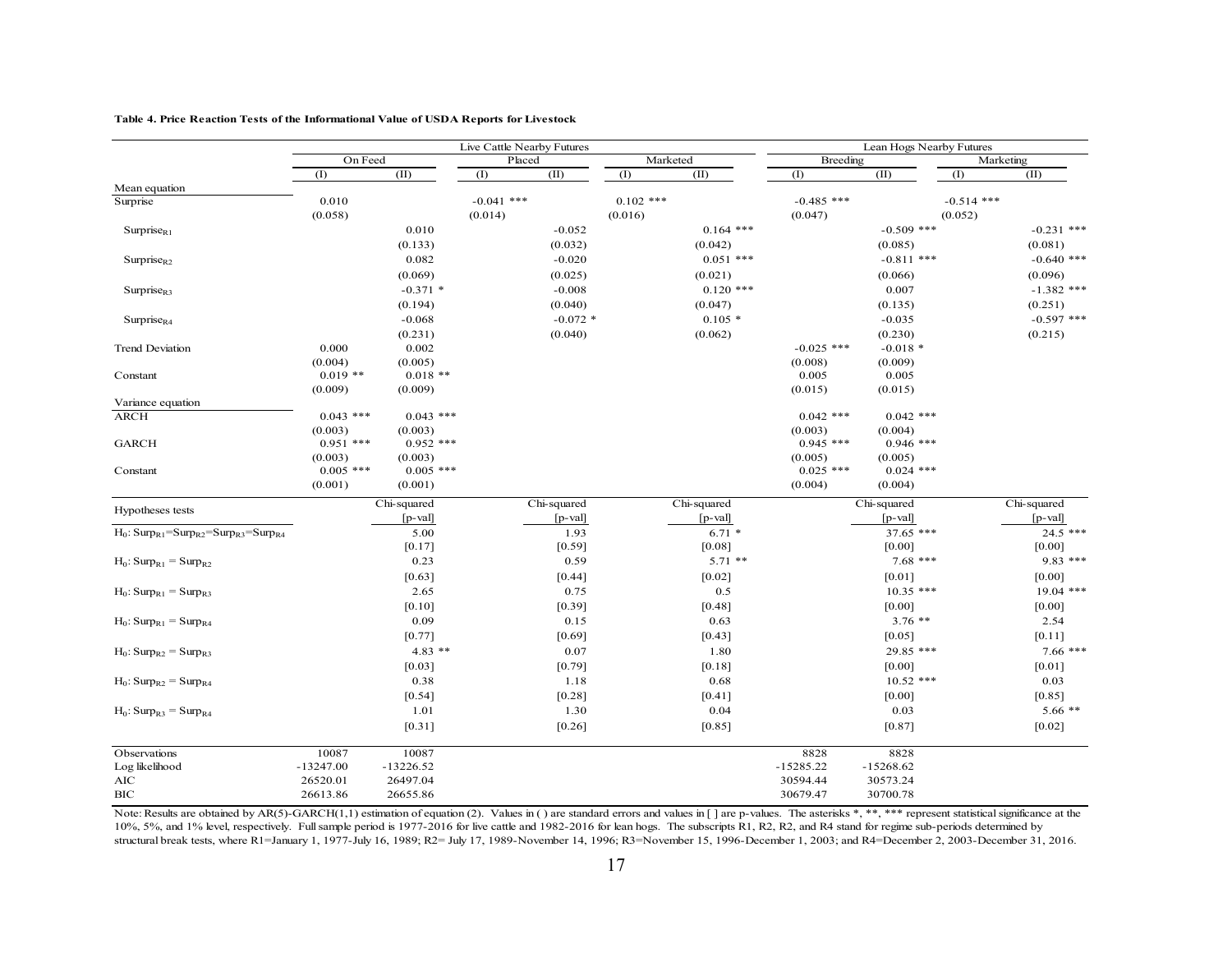

**Figure 1. Structural changes in livestock markets**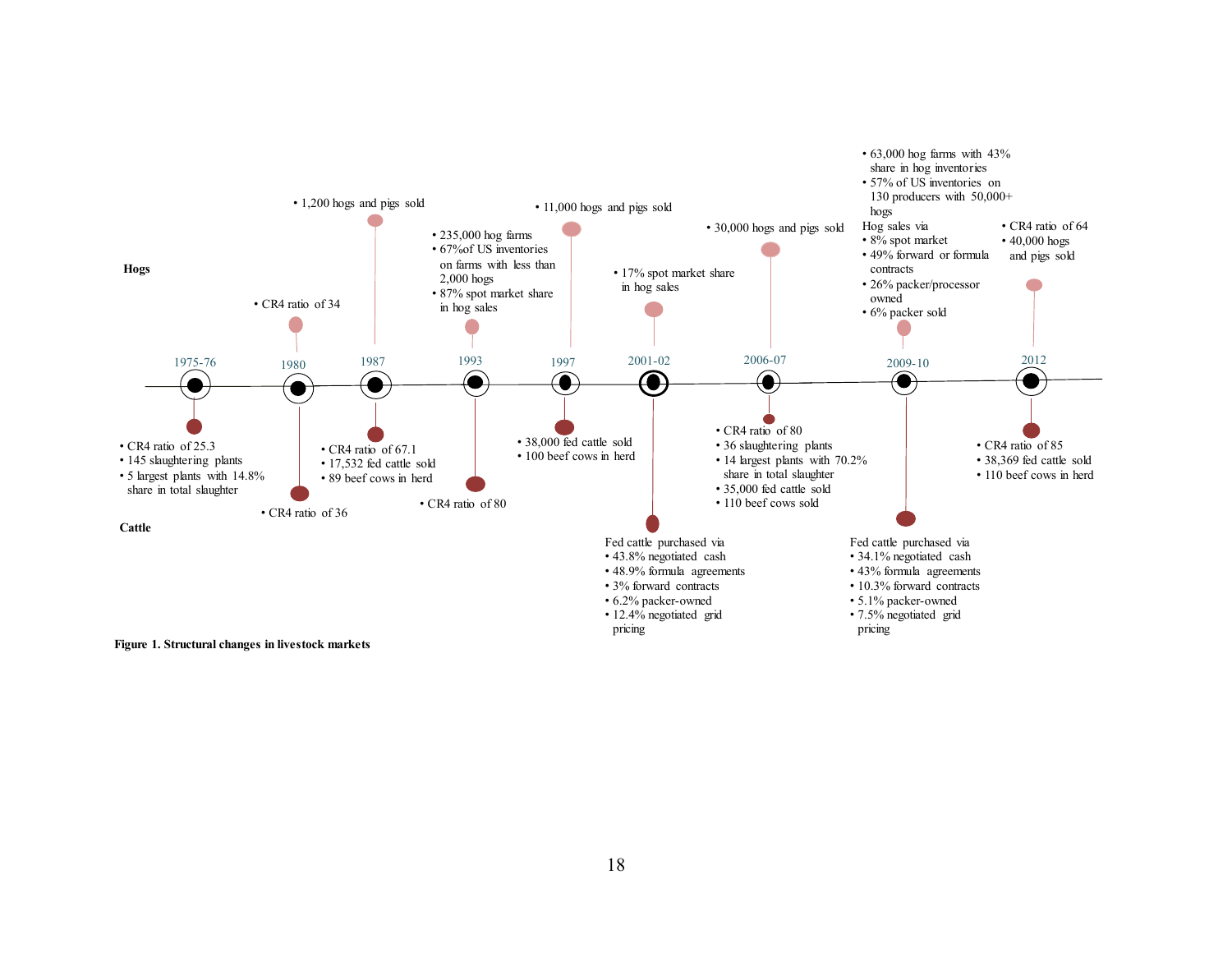



**Figure 2. Live cattle and lean hogs nearby futures returns**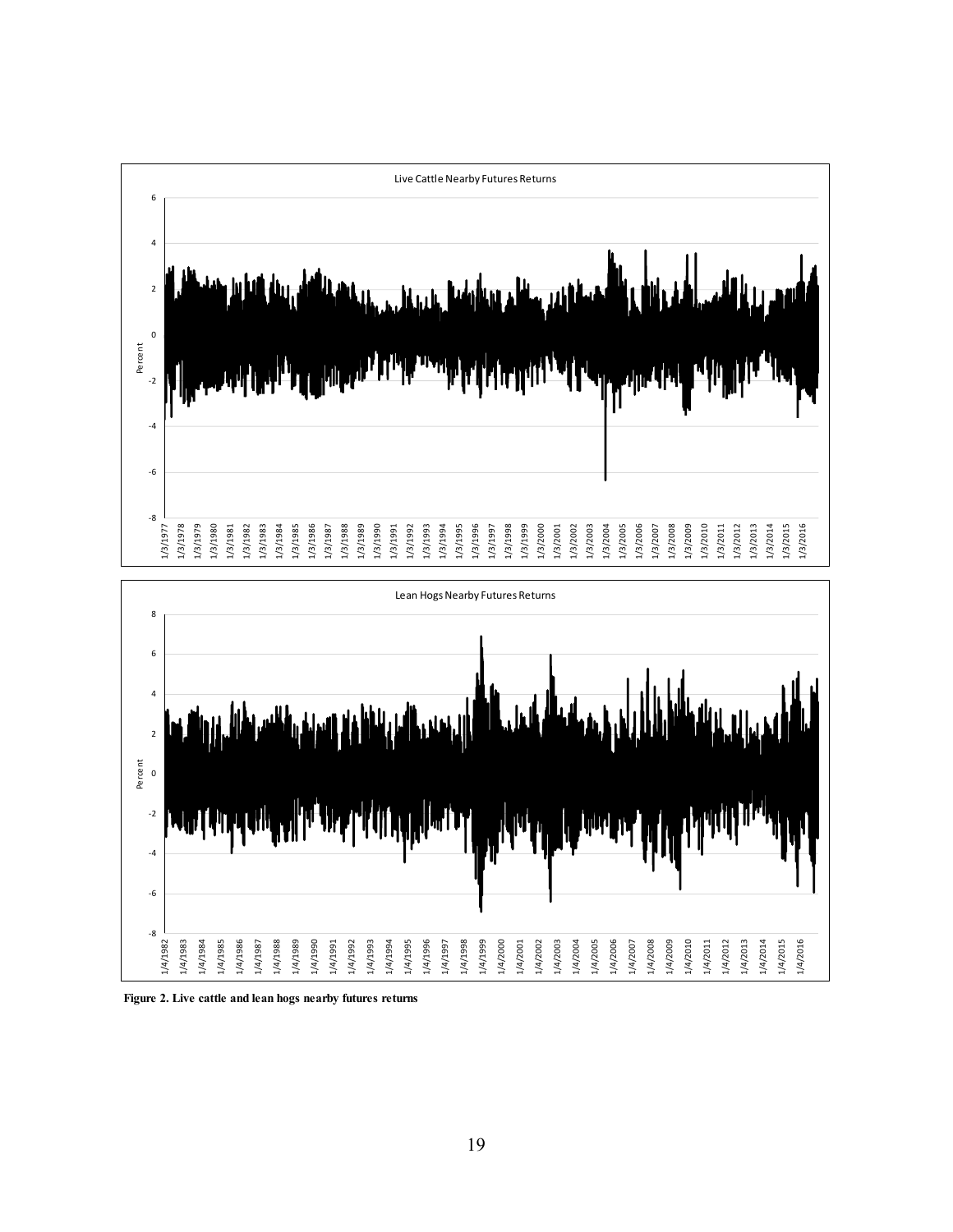

**Figure 3. Average annual market surprises in Cattle on Feed reports**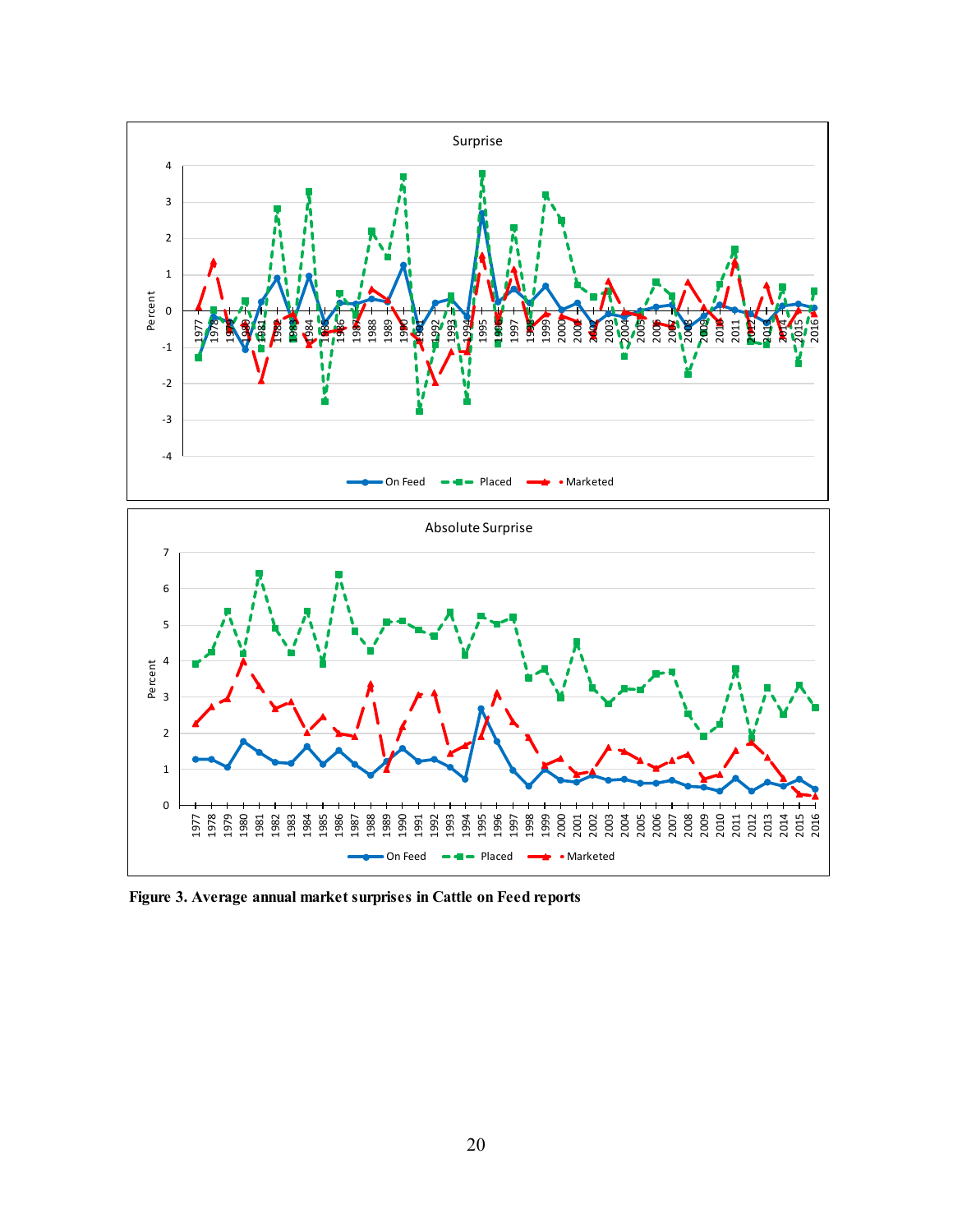

**Figure 4. Average annual market surprises in Hogs and Pigs reports**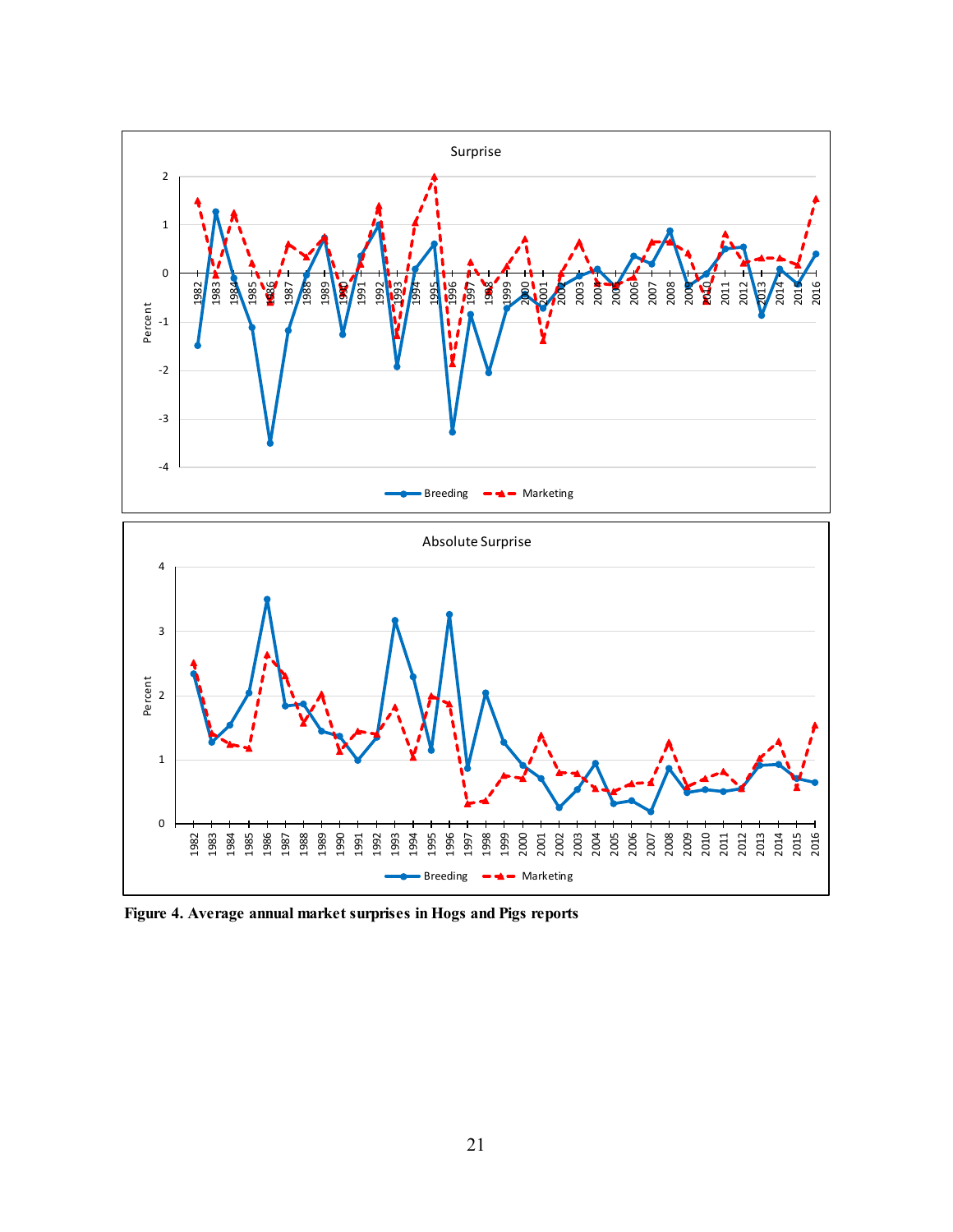

**Figure 5. Livestock futures market reactions to USDA reports over time (at the 10% significance level)**